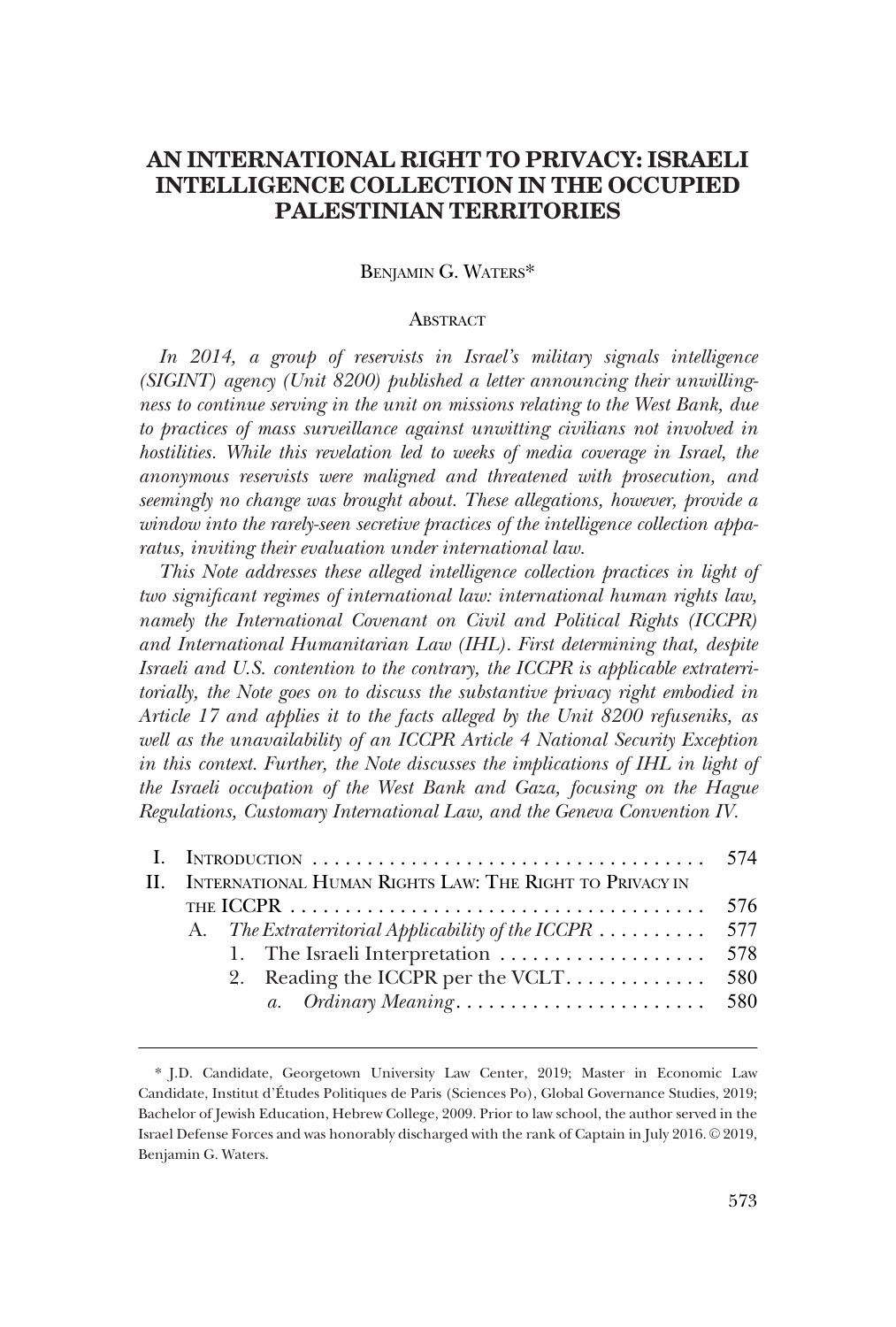<span id="page-1-0"></span>

|     |                                                     | Goals and Purpose<br>b.                                | 581 |  |  |
|-----|-----------------------------------------------------|--------------------------------------------------------|-----|--|--|
|     |                                                     | Intent of the Drafting Parties.<br>$\mathcal{C}$ .     | 582 |  |  |
|     | <b>B.</b>                                           | ICCPR Article 17 and the Right to Privacy              | 584 |  |  |
|     |                                                     | Interference with Privacy<br>1.                        | 585 |  |  |
|     |                                                     | "Unlawful" Interference<br>2.                          | 586 |  |  |
|     |                                                     | 3. "Arbitrary" Interference                            | 587 |  |  |
|     | С.                                                  | ICCPR Article 4: The National Security Exception       | 588 |  |  |
| HH. | INTERNATIONAL HUMANITARIAN LAW: IMPLICATIONS OF THE |                                                        |     |  |  |
|     |                                                     |                                                        |     |  |  |
|     | А.                                                  | The Hague Regulations and Customary International Law. | 591 |  |  |
|     |                                                     | West Bank: Jordanian Law of $1967$                     | 592 |  |  |
|     |                                                     | Gaza: Egyptian Law of 1967<br>2.                       | 593 |  |  |
|     |                                                     | 3. UDHR as Customary International Law                 | 594 |  |  |
|     | В.                                                  |                                                        | 595 |  |  |
|     |                                                     |                                                        |     |  |  |

### I. INTRODUCTION

Since the revelations of Edward Snowden shocked the Western world in 2013, the tension between intelligence collection practices and individuals' digital privacy has surged in the public's awareness, in political dialogue, and in the headlines.<sup>1</sup> The aftermath of these leaks still reverberates in protest movements, $3$  op-eds, $3$  and the rising popularity of encrypted messaging programs like Signal and Telegram around the world.4

It is no coincidence that the so-called "refuseniks" from Unit 8200, Israel's signals intelligence (SIGINT) unit roughly equivalent to the United States' National Security Agency (NSA), decided to voice their concerns about collection policies in the West Bank and Gaza just over a year later.<sup>5</sup> In a public letter addressed to the highest echelons of the Israeli intelligence community, forty-three veterans from Unit 8200

<sup>1.</sup> *See, e.g*., David D. Cole, *After Snowden: Regulating Technology-Aided Surveillance in the Digital Age*, 44 CAP. U. L. REV. 677 (2016).

*See, e.g*., Billy House & Steven T. Dennis, *Republicans Push to Extend NSA Surveillance Expiring*  2. *This Month*, BLOOMBERG (Dec. 19, 2017, 12:47 PM), [https://www.bloomberg.com/news/articles/](https://www.bloomberg.com/news/articles/2017-12-19/republicans-push-to-extend-nsa-surveillance-expiring-this-month)  [2017-12-19/republicans-push-to-extend-nsa-surveillance-expiring-this-month](https://www.bloomberg.com/news/articles/2017-12-19/republicans-push-to-extend-nsa-surveillance-expiring-this-month).

*See, e.g*., Elias Atienza, *The Tech Generation Should Reject Mass Surveillance*, WASH. EXAMINER 3. (Dec. 20, 2017, 6:54 PM), [http://www.washingtonexaminer.com/the-tech-generation-should](http://www.washingtonexaminer.com/the-tech-generation-should-reject-mass-surveillance/article/2644095)[reject-mass-surveillance/article/2644095.](http://www.washingtonexaminer.com/the-tech-generation-should-reject-mass-surveillance/article/2644095)

*See, e.g*., Jeff John Roberts, *Here Are the Most Popular Apps for Secure Messages*, FORTUNE (Jan. 17, 4. 2017)[, http://fortune.com/2017/01/17/most-popular-secure-apps/](http://fortune.com/2017/01/17/most-popular-secure-apps/).

*See, e.g*., Peter Beaumont, *Israeli Intelligence Veterans Refuse to Serve in Palestinian Territories*, THE 5. GUARDIAN (Sept. 12, 2014, 5:44 AM) [hereinafter Beaumont, *Intelligence Veterans*], [https://www.](https://www.theguardian.com/world/2014/sep/12/israeli-intelligence-reservists-refuse-serve-palestinian-territories)  [theguardian.com/world/2014/sep/12/israeli-intelligence-reservists-refuse-serve-palestinian-territories.](https://www.theguardian.com/world/2014/sep/12/israeli-intelligence-reservists-refuse-serve-palestinian-territories)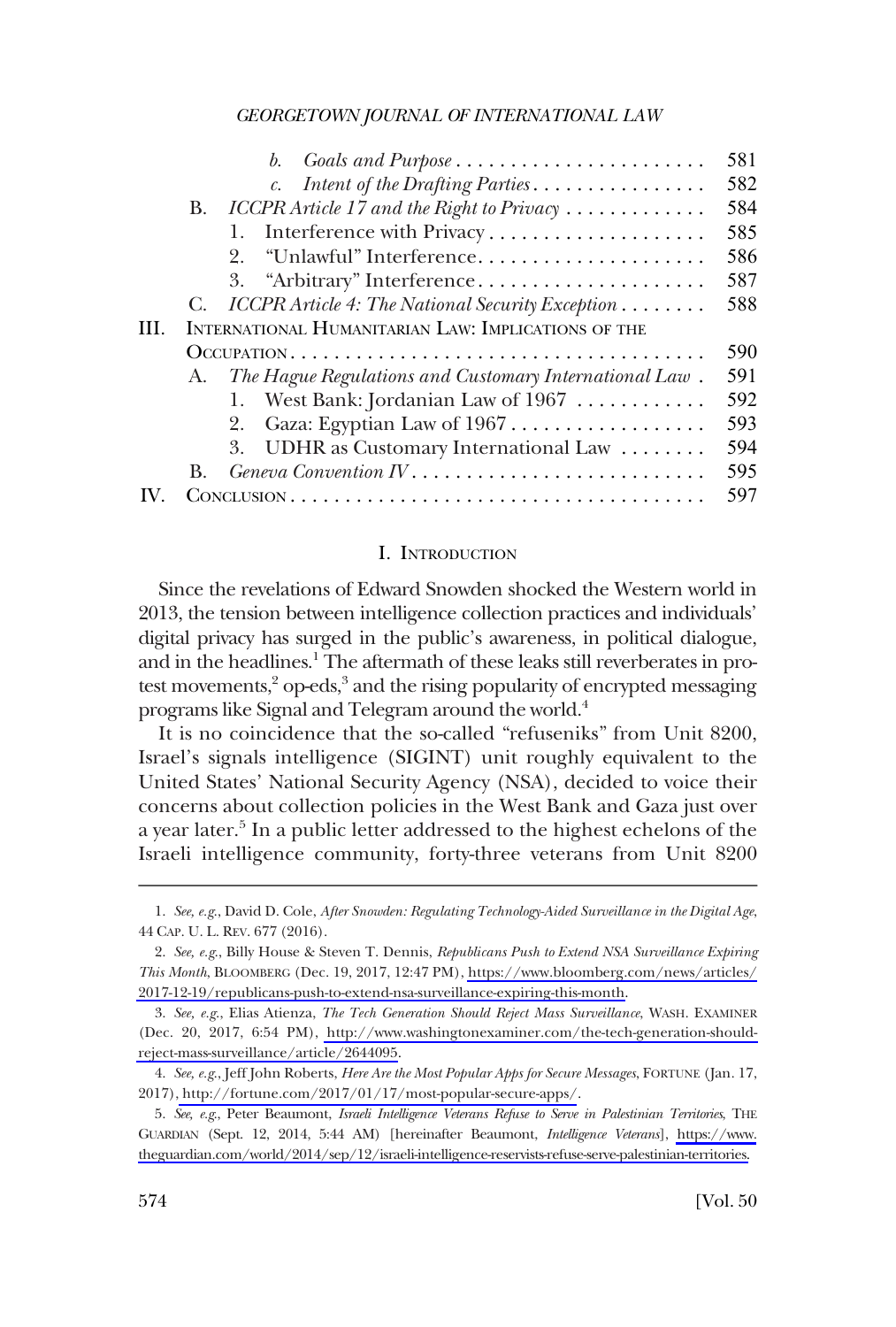made public some very troubling allegations regarding the unit's collection practices in the occupied Palestinian territories (OPT): (1) that many of the Palestinians under Israeli surveillance "are innocent people unconnected to any military activity"; (2) that potentially damaging details about adultery, sexual orientation, and other personal vulnerabilities were specific priorities for collection to be "used to extort/ blackmail the person and turn them into a collaborator";<sup>6</sup> and that (3) oftentimes the person deciding whether or not to wiretap a Palestinian in the OPT is the lowest rung on the proverbial totem pole, without oversight or approvals required.<sup>7</sup> Despite several weeks of media coverage and public outrage in Israel, both in support and in fierce criticism of the letter and its authors, seemingly no change was effected. The Israel Defense Forces (IDF) Spokesman at the time, Brigadier General Moti Almoz, discredited the refuseniks as not "belonging to the cycle of production" in the unit, referring to them as "support staff."<sup>8</sup> He denied allegations of wrongdoing and threatened to punish them to the greatest extent possible.<sup>9</sup>

These claims, however, must not go without serious review. As this Note will show, the refuseniks allege violations of international conventions to which Israel is a party and customary international law (CIL). This Note will discuss each of these categories of law in turn and will propose changes to Israeli interpretation and application of international law in light of this analysis. After establishing that public international law espouses a right of privacy enjoyed by every individual (albeit qualified, as further discussed below) in Section II, Section III will turn to the unique implications of International Humanitarian Law (IHL) in light of the Israeli occupation of the West Bank and Gaza. Throughout this discussion, the Note will highlight proposed changes to current Israeli and U.S. interpretations of international law. With the

As used here, and in common parlance in both Israeli and Palestinian communities, 6. "collaborator" refers to a Palestinian or Israeli Arab who provides information to the Israeli security apparatus, often under threat of revoking work permits or in exchange for money, travel permits, or refugee status in Israel. *See, e.g*., Mohammed Omer, *Who Are Israel's Informants?*, AL JAZEERA (Sept. 6, 2014), [https://www.aljazeera.com/news/middleeast/2014/09/palestinian](https://www.aljazeera.com/news/middleeast/2014/09/palestinian-collaborators-gaza-history-israel-201492113636242365.html)[collaborators-gaza-history-israel-201492113636242365.html.](https://www.aljazeera.com/news/middleeast/2014/09/palestinian-collaborators-gaza-history-israel-201492113636242365.html)

*See* Peter Beaumont, *Israel's Unit 8200 refuseniks: "You can't run from responsibility"*, THE 7. GUARDIAN (Sept. 12, 2014, 5:01 AM), [https://www.theguardian.com/world/2014/sep/12/israel](https://www.theguardian.com/world/2014/sep/12/israel-unit-8200-refuseniks-transcript-interview)[unit-8200-refuseniks-transcript-interview.](https://www.theguardian.com/world/2014/sep/12/israel-unit-8200-refuseniks-transcript-interview)

<sup>8.</sup> Shabtay Bendet, *Tzahal al Sarvanei 8200: Rak 'Asarah Shayachim L'ma'agal Ha'asiyah [IDF on the 8200 Refuseniks: Only Ten Belong to the Cycle of Production*], WALLA NEWS (Sept. 14, 2014, 10:12 AM), [https://news.walla.co.il/item/2784988.](https://news.walla.co.il/item/2784988)

<sup>9.</sup> *Id*.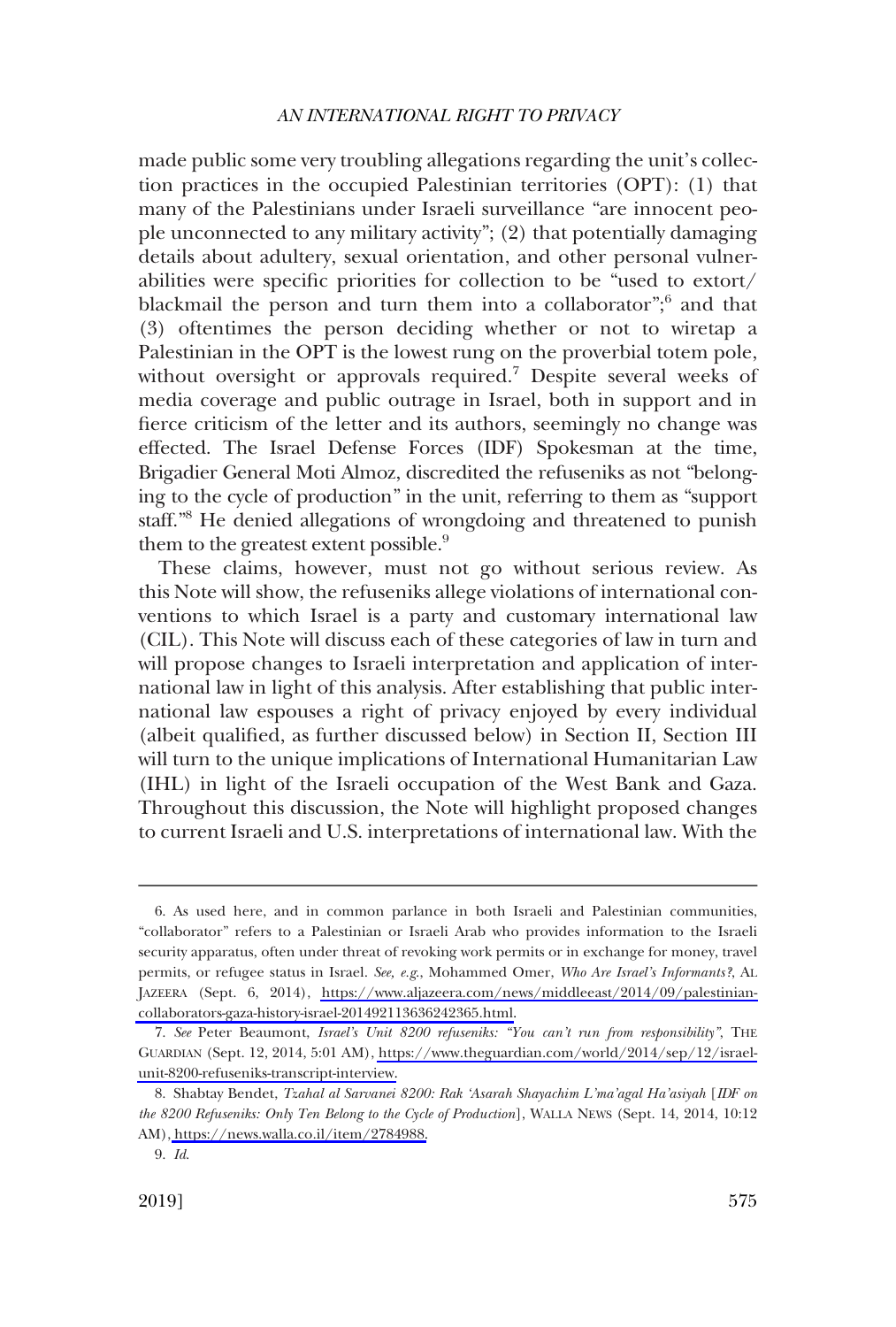<span id="page-3-0"></span>adoption of these proposals, Israel's recognition of Palestinian privacy rights under international law could serve as a case study of proper selfregulation in a time of government overreach into the privacy of individuals.

# II. INTERNATIONAL HUMAN RIGHTS LAW: THE RIGHT TO PRIVACY IN THE ICCPR

While it has long been posited that international law does not, and perhaps cannot, regulate intelligence activities by state actors, states often frame their purported injury in terms of international law when intelligence activities conducted against them come to light.10 Several states, in fact, have explicitly recognized the applicability of international law to their intelligence activities.<sup>11</sup> As nations have likely engaged in espionage for as long as there have been nations, it would seem unnatural to claim that affirmative international law should be construed to completely ignore this function of every military and defense apparatus in the world. This section will therefore not address the debate of whether intelligence collection is per se subject to the restraints of international law. Rather, this section will focus on the sources of international law recognizing an individual's right to privacy. The section will then turn to the corresponding national security exceptions to that right, in order to evaluate the balance that must be struck between these two competing interests. The section will go on to apply this equation to Israeli collection in the West Bank, as described in the Unit 8200 refuseniks' September 2014 letter discussed above. Specifically, this section will analyze the United Nations' International Covenant on Civil and Political Rights (ICCPR), its applicability to extraterritorial activity of a signatory state, its privacy protections and national security exceptions, as well as the case law of the European

<sup>10.</sup> *See, e.g*., Ashley Deeks, *Confronting and Adapting Intelligence Agencies and International Law*, 102 VA. L. REV. 599, 606, 633 (2016) (citing Gary D. Brown & Andrew O. Metcalf, *Easier Said than Done: Legal Reviews of Cyber Weapons*, 7 J. NAT'L SEC. L. & POL'Y 115, 116-17 (2014) ("there is a longstanding (and cynically named) 'gentleman's agreement' between nations to ignore espionage in international law")); W. Hays Parks, *The International Law of Intelligence Collection*, *in* NATIONAL SECURITY LAW 433, 433-34 (John Norton Moore et al. eds., 1990) ("No serious proposal ever has been made within the international community to prohibit intelligence collection as a violation of international law because of the tacit acknowledgement by nations that it is important to all, and practiced by each.").

<sup>11.</sup> Deeks, *supra* note 11, at 651-52. *See also, e.g*., S. AFR. CONST., 1996 art. 199(5) ("The security services must act . . . in accordance with the Constitution and the law, including customary international law and international agreements binding on the Republic.").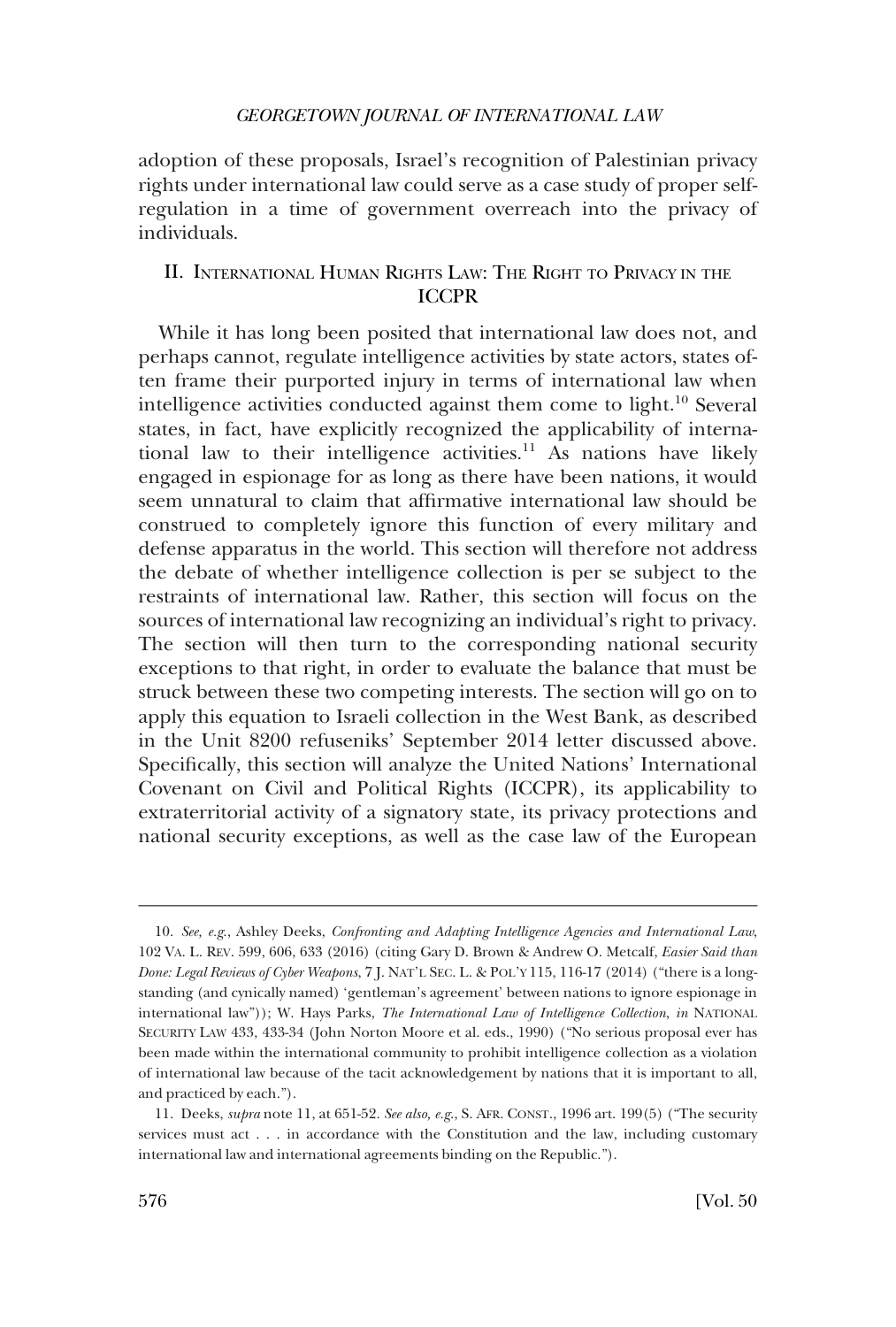<span id="page-4-0"></span>Court of Human Rights (ECtHR) interpreting the European Charter of Human Rights (ECHR) as an analog to the ICCPR provisions.

In determining whether the surveillance allegations against Israel violate the ICCPR, three critical questions must be answered: (1) whether the ICCPR, which Israel signed in 1966 and ratified in  $1991$ ,<sup>12</sup> is applicable to the OPT under its Article 2 jurisdictional provision; (2) if applicable, whether the ICCPR Article 17 right to privacy is violated by the practices alleged; and (3) if the national security exception standard provided by Article 4 is met. This section will address these questions in turn, concluding that the ICCPR should be interpreted to apply extraterritorially in this situation, that the practices alleged violate the privacy rights guaranteed by Article 17, and that the Article 4 exception is not triggered. As shown below, under these considerations, Israel should recognize the applicability of the ICCPR to its own activities in the OPT and alter its practices to ensure the privacy rights guaranteed therein.

### A. *The Extraterritorial Applicability of the ICCPR*

The ICCPR must be construed to apply to Israeli action in the OPT under the controlling provisions of the Vienna Convention on the Law of Treaties (VCLT). Israel has consistently claimed, however, that the ICCPR does not apply extraterritorially, and therefore is inapplicable to the OPT.13 In so doing, the Israeli government relies on a narrow construction of ICCPR Article  $2(1)$ .<sup>14</sup> While this interpretation is not entirely without support, it becomes untenable when construed within the broader context of the ICCPR. Under the rules of interpretation set forth in VCLT Articles 31-33, Article 2 of the ICCPR should be interpreted to apply, at a minimum, to Israeli activity within the OPT.<sup>15</sup>

<sup>12.</sup> Legal Consequences on the Construction of a Wall in the Occupied Palestinian Territory, Advisory Opinion, 2004 I.C.J. Rep. 136, ¶ 102 (July 9) [hereinafter The Wall Case].

<sup>13.</sup> *See, e.g*., Human Rights Comm., Consideration of Reports Submitted by States Parties Under Article 40 of the Covenant, Second Periodic Report, U.N. Doc. CCPR/C/ISR/2001/2, add., Isr. (2001) [hereinafter Second Periodic Report].

<sup>14.</sup> International Covenant on Civil and Political Rights, art. 2(1), *adopted* Dec. 19, 1966, 999 U.N.T.S. 171 [hereinafter ICCPR] ("Each State Party to the present Covenant undertakes to respect and to ensure to all individuals within its territory and subject to its jurisdiction the rights recognized in the present Covenant. . . .").

<sup>15.</sup> This analysis is based in part on the assessment of the United States' analogous position regarding the extraterritorial applicability of the ICCPR by Ilina Georgieva, *The Right to Privacy Under Fire: Foreign Surveillance Under the NSA and the GCHQ and Its Compatibility With Art. 17 ICCPR and Art. 8 ECHR*, 31 UTRECHT J. INT'L & EUR. L. 104, 108-10 (2015).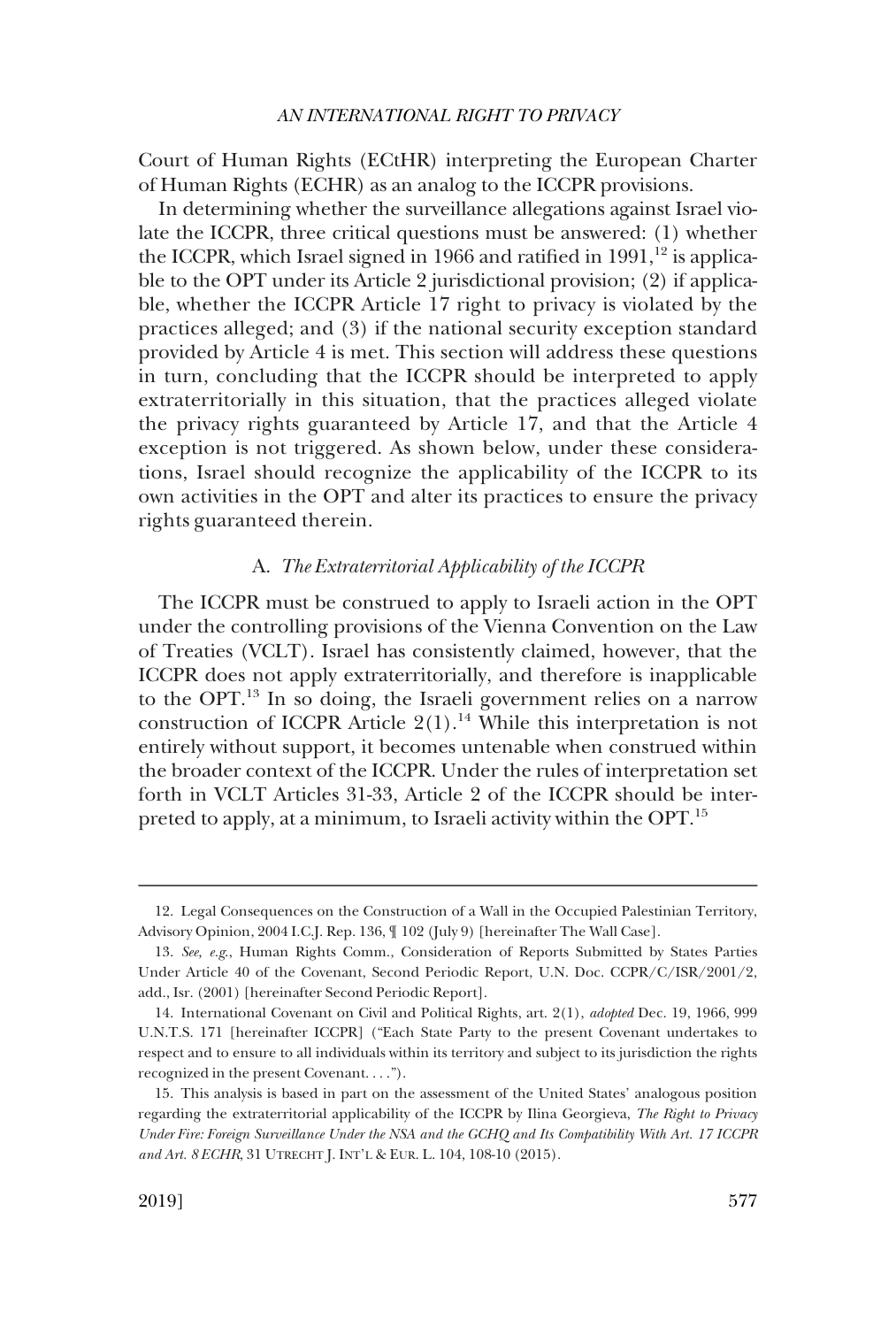# 1. The Israeli Interpretation

<span id="page-5-0"></span>The official Israeli interpretation of Article 2(1) contends that the ICCPR's protections extend only to individuals that are both physically "within its territory" and legally "subject to its jurisdiction" meaning that the "and" in Article 2(1) is conjunctive (both aspects are required) rather than disjunctive (either aspect would be sufficient).16 The United States similarly interprets the clause conjunctively, drawing additional support from the drafting history of the ICCPR.<sup>17</sup>

This reading, espoused by both the Israeli and U.S. governments, has been largely refuted by the U.N. Human Rights Committee (HRC), the International Court of Justice (ICJ), and most academic commentary.18 In assessing the viability of this interpretation, Professor Marko Milanovic proposes what he terms the "Auschwitz Rule of Interpretation": "in case there are two plausible interpretations of the text of a human rights treaty, one should favor that interpretation under which Auschwitz would be considered a human rights violation."19 As he points out, if the ICCPR is never applicable extraterritorially, then the Nazis would only have been bound to its provisions within the territory of Germany proper; death camps in Nazi-occupied Poland would not have been precluded under the ICCPR.20 While this *reductio ad absurdum* approach may be intentionally provocative, it quite accurately identifies the gaping hole in this interpretation's logic: Israel's position flies directly in the face of the very purpose of the ICCPR.

When applied to the realm of intelligence collection, this interpretation remains similarly illogical. This reading would preclude arbitrary surveillance by a state on its own citizens, but not by a foreign nation on those citizens. A U.S. citizen would have a presumptive right to privacy from U.S. government intrusion, but not from any other government. Surely, however, this interpretation would challenge the fundamental concept of human rights—that humans have basic rights regardless of their nationality, citizenship, or any other distinguishing

<sup>16.</sup> *See* Second Periodic Report, *supra* note 14, ¶ 8; Human Rights Comm., Consideration of Reports Submitted by States Parties Under Article 40 of the Covenant, Fourth Periodic Report of States Parties Due in 2013, Isr., U.N. Doc. CCPR/C/ISR/4 ¶¶ 45-49 (2013) [hereinafter Fourth Periodic Report].

<sup>17.</sup> *See* Marko Milanovic, *Human Rights Treaties and Foreign Surveillance: Privacy in the Digital Age*, 56 HARV. INT'L L.J. 81, 104 (2015), *citing* Human Rights Comm., Summary Record of the 1405th Meeting, U.N. Doc. CCPR/C/SR ¶ 20 (1995).

<sup>18.</sup> *Id*. at 105-06.

<sup>19.</sup> *Id*. at 110.

<sup>20.</sup> *Id*.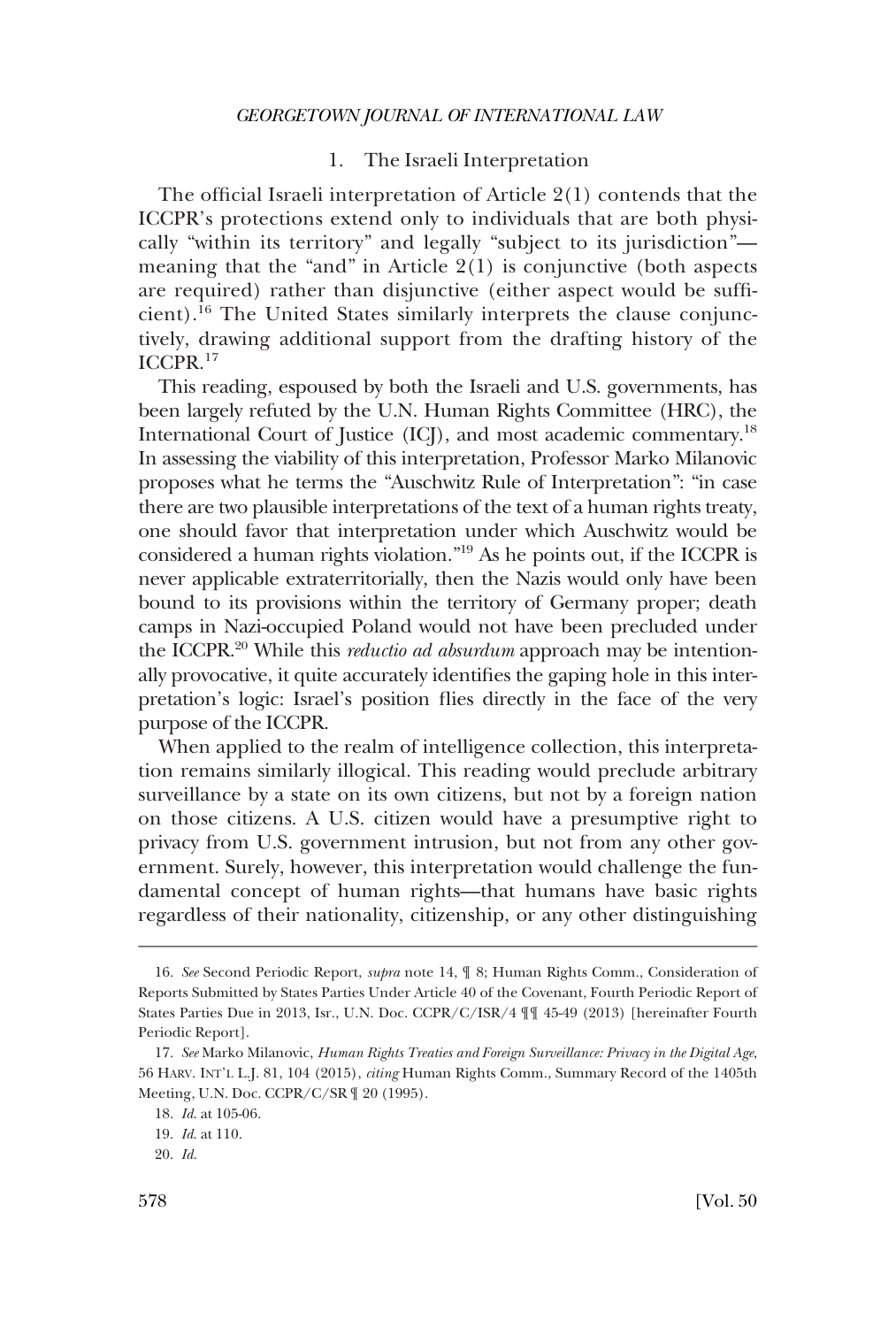characteristic.<sup>21</sup> As discussed below, the purpose of the ICCPR is to ensure to all humanity a common standard of human rights; therefore, it seems contrary to that goal that humans be protected by this instrument only from their own governments.

It could be, and has been, argued that violations by foreign governments should be governed not by human rights law such as the ICCPR, but rather by IHL. In fact, Israel has consistently highlighted the differentiation between IHL and human rights law in supporting its interpretation, claiming that human rights law applies only domestically while IHL applies internationally.22 Since IHL applies only in the context of armed conflict, however, this approach is inherently flawed.<sup>23</sup> Were it the case that foreign governments were only (or predominantly) capable of infringing on human rights through armed conflict, as it may have been at the time of drafting, this distinction might be logical. Conversely, today, with technology available to developed nations' governments to geolocate a cellphone on the other side of the planet, $24$  to hack a webcam using remote administration tools (known as "ratting"),<sup>25</sup> and more, we cannot depend solely on the law of armed conflict to protect individuals from foreign governments. Steady-state intelligence collection (taking place in peacetime and therefore not triggering many IHL protections)<sup>26</sup> should not be so cavalierly and categorically excluded from any international legal restriction. To preserve the intent of the ICCPR, the Israeli interpretation of Article 2 must be rejected, making way for a construction that would support the ICCPR applying extraterritorially, at least as to a state's own extraterritorial activities.

<sup>21.</sup> *See, e.g*., Georgieva, *supra* note 16, at 110.

<sup>22.</sup> *See* Second Periodic Report, *supra* note 14, ¶ 8; Fourth Periodic Report, *supra* note 17, ¶ 45.

*See, e.g*., ICRC, *International Humanitarian Law and the Challenges of Contemporary Conflicts*, 23. 89 INT'L R. RED CROSS 719 (2007), [https://www.icrc.org/eng/assets/files/other/irrc-867-ihl](https://www.icrc.org/eng/assets/files/other/irrc-867-ihl-challenges.pdf)[challenges.pdf.](https://www.icrc.org/eng/assets/files/other/irrc-867-ihl-challenges.pdf) 

*See, e.g*., Barton Gellman & Ashkan Soltani, *NSA Tracking Cellphone Locations Worldwide,*  24. *Snowden Documents Show*, WASH. POST (Dec. 4, 2013), [https://www.washingtonpost.com/world/](https://www.washingtonpost.com/world/national-security/nsa-tracking-cellphone-locations-worldwide-snowden-documents-show/2013/12/04/5492873a-5cf2-11e3-bc56-c6ca94801fac_story.html?utm_term=.bf4d6858857e)  [national-security/nsa-tracking-cellphone-locations-worldwide-snowden-documents-show/2013/12/](https://www.washingtonpost.com/world/national-security/nsa-tracking-cellphone-locations-worldwide-snowden-documents-show/2013/12/04/5492873a-5cf2-11e3-bc56-c6ca94801fac_story.html?utm_term=.bf4d6858857e) [04/5492873a-5cf2-11e3-bc56-c6ca94801fac\\_story.html?utm\\_term=.bf4d6858857e](https://www.washingtonpost.com/world/national-security/nsa-tracking-cellphone-locations-worldwide-snowden-documents-show/2013/12/04/5492873a-5cf2-11e3-bc56-c6ca94801fac_story.html?utm_term=.bf4d6858857e).

*See, e.g*., Sara Malm, *FBI Can Spy on You Through Your Webcam Without Triggering the Indicator*  25. *Light* . . . *And Has Had the Technology for Several Years*, DAILY MAIL (Dec. 9, 2013, 7:25 AM), [http://](http://www.dailymail.co.uk/news/article-2520707/FBI-spy-webcam-triggering-indicator-light.html) [www.dailymail.co.uk/news/article-2520707/FBI-spy-webcam-triggering-indicator-light.html.](http://www.dailymail.co.uk/news/article-2520707/FBI-spy-webcam-triggering-indicator-light.html)

<sup>26.</sup> *See* ICRC, *supra* note 24. The implications of IHL for Israeli intelligence activities in the OPT will be discussed further *infra*, Section III.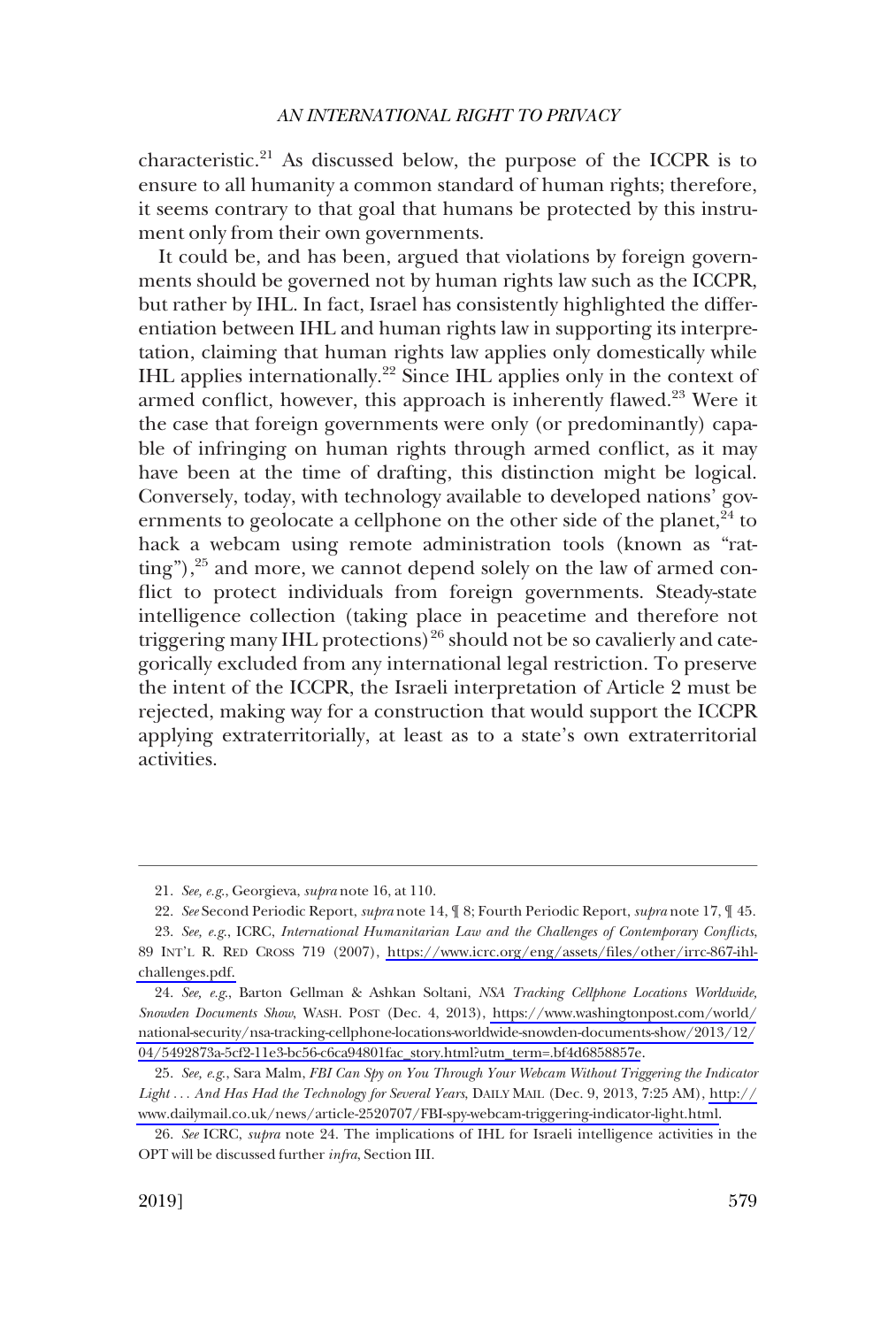# 2. Reading the ICCPR per the VCLT

<span id="page-7-0"></span>The VCLT supports a disjunctive reading of Article 2(1), making the ICCPR applicable extraterritorially insofar as the offending nation exercises jurisdiction over the injured party. In the case of a material conflict between interpretations of an international treaty, as between the interpretation advanced by the United States and Israel of ICCPR Article  $2(1)$  and that supported by the Human Rights Commission,<sup>27</sup> the text must be analyzed under the appropriate international rules of interpretation to resolve this conflict. Under VCLT Articles 31–33, there are three interpretive approaches to address<sup>28</sup>: (1) a formalist approach focuses on the ordinary meaning of the text of the treaty in context;<sup>29</sup> (2) due weight is then to be given to the treaty's object and purpose; $30$  and (3) if the first two methods are insufficient, the intention of the drafting parties should be taken into account.<sup>31</sup> Applying each of these approaches to the ICCPR in turn, Article 2(1) must be understood to apply extraterritorially in this case as described below.

# *a. Ordinary Meaning*

Following the ordinary meaning interpretation that VCLT Article 31 (1) first articulates, the U.S. and Israeli approach would at first seem to be quite reasonable. The most common usage of "and" is conjunctive, meaning that an ordinary reading of Article 2(1) would presumably require both "within its territory" and "subject to its jurisdiction."32 However, this reading is unsustainable in the broader context of the ICCPR. If the ICCPR does not apply, at least to some degree, to individuals outside of a state's territory, several of its substantive provisions would be rendered moot. $33$  As examples, scholars have pointed to the right of the nationals of a state to return there,  $34$  as well as the right not to be tried for criminal changes *in absentia*. 35 Following this ordinary

<sup>27.</sup> *See, e.g*., Human Rights Comm., Consideration of Reports Submitted by States Parties Under Article 40 of the Covenant, Concluding Observations of the Human Rights Comm., Isr., U.N. Doc. CCPR/C/79/Add.93 ¶ 10 (1998).

<sup>28.</sup> Vienna Convention on the Law of Treaties art. 32, *opened for signature* May 23, 1969, 1155 U.N.T.S. 331 [hereinafter VCLT].

<sup>29.</sup> *Id*. art. 31.

<sup>30.</sup> *Id*.

<sup>31.</sup> *Id*. art. 32.

<sup>32.</sup> *See* Georgieva, *supra* note 16, at 109.

<sup>33.</sup> *See, e.g*., Peter Margulies, *The NSA in Global Perspective: Surveillance, Human Rights, and International Counterterrorism*, 82 FORDHAM L. REV. 2137, 2144 (2014).

<sup>34.</sup> ICCPR, *supra* note 15, art. 12.

<sup>35.</sup> *Id*. art. 14(3)(d); *see also* Margulies*, supra* note 34, at 2144.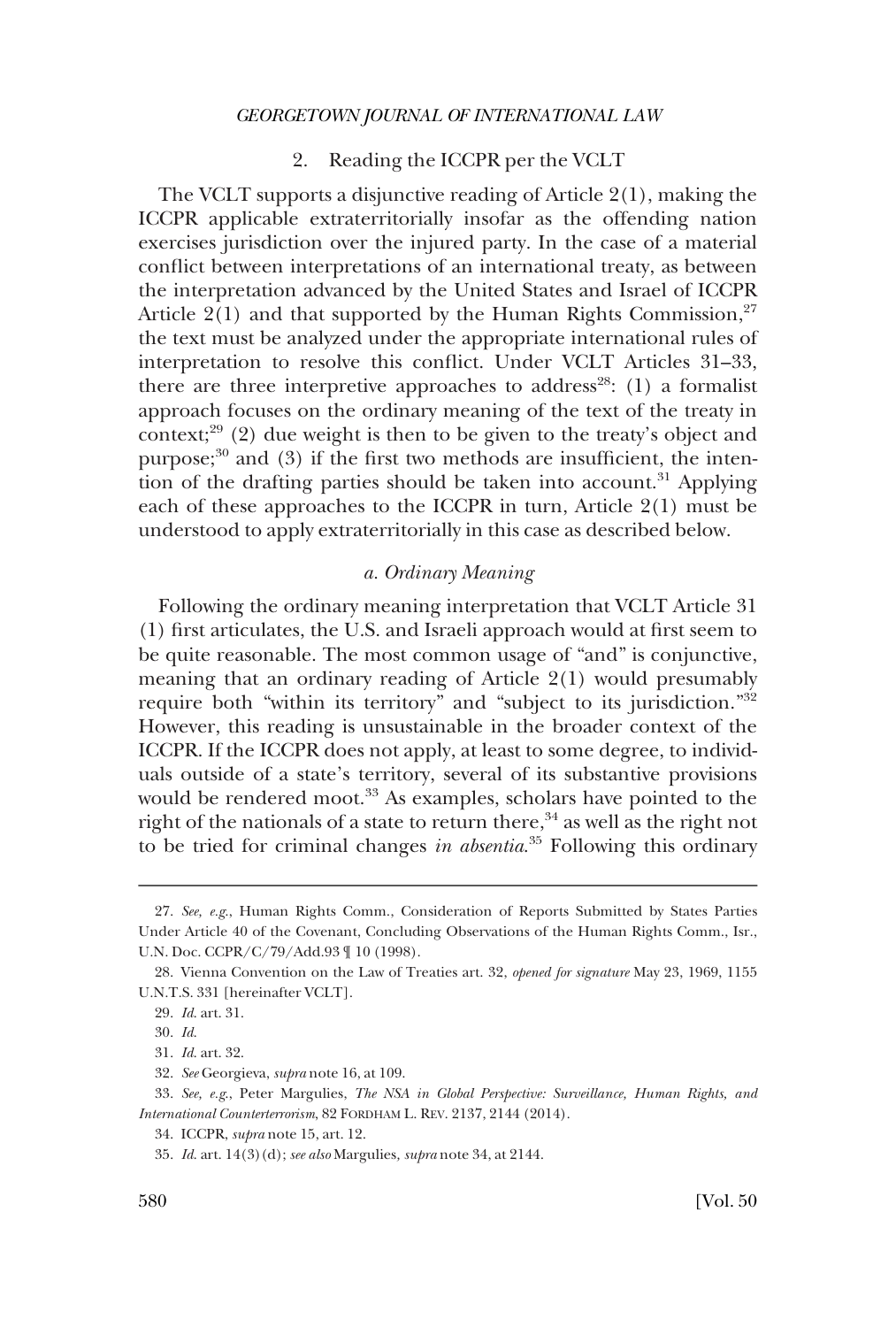<span id="page-8-0"></span>meaning, a state could only violate the right of a national to return when that national is abroad; similarly, the criminal tried *in absentia*  maintains his ICCPR protections while outside the territory of the state trying him. Furthermore, as Georgieva indicates, a conjunctive understanding of Article 2(1) would exclude from protection individuals within a state's territory but outside of its jurisdiction, such as ambassadors or foreign military personnel stationed there.<sup>36</sup> The U.S. and Israeli interpretation, therefore, would find no violation of ICCPR Article 7 ("No one shall be subjected to torture or to cruel, inhuman or degrading treatment or punishment")<sup>37</sup> if a signatory state were to round up and torture the U.S. sailors docked in their ports, or if a member state were to imprison and humiliate foreign ambassadors in their territory. A more coherent reading of Article 2(1) would rightly find these acts to be violations of the ICCPR. While the initial understanding of the ordinary meaning of this provision would seem to conform with the U.S. and Israeli interpretation, it is incompatible with the substantive provisions of the ICCPR and therefore unreasonable.

### *b. Goals and Purpose*

The goals and purpose of the ICCPR would further support reading Article 2(1) disjunctively. The second interpretive approach in VCLT  $31(1)$  calls for the consideration of the treaty's object and purpose.<sup>38</sup> The preamble to the ICCPR repeatedly asserts the purpose of the ICCPR: "recognition of the inherent dignity and of the equal and inalienable rights of *all members of the human family*," "[r]ecognizing that these rights derive from *the inherent dignity of the human person*," and "promot[ing] *universal* respect for, and observance of, human rights and freedoms."39 Further, the U.N. HRC has reduced these principles to a simple purpose: as paraphrased by Professor Margulies, "to extend human rights as comprehensively as possible around the globe and leave as few gaps as possible in human rights protection."40 A conjunctive reading of Article 2(1), as espoused by Israel and the United States, however, leaves significant gaps in the human rights protection granted by the ICCPR. On its face, the ICCPR purports to recognize the rights

<sup>36.</sup> Georgieva, *supra* note 16, at 109.

<sup>37.</sup> ICCPR, *supra* note 15, art. 7.

<sup>38.</sup> VCLT, *supra* note 29, at 340.

<sup>39.</sup> ICCPR, *supra* note 15, pmbl. (emphasis added).

<sup>40.</sup> Margulies, *supra* note 34, at 2147 (citing CCPR General Comment 31: Nature of the General Legal Obligation Imposed on States Parties to the Covenant, U.N. Human Rights Comm., 80th Sess., Mar. 29, 2004 ¶ 5, U.N. Doc. CCPR/C/21/Rev.1/Add.13 (May 26, 2004)).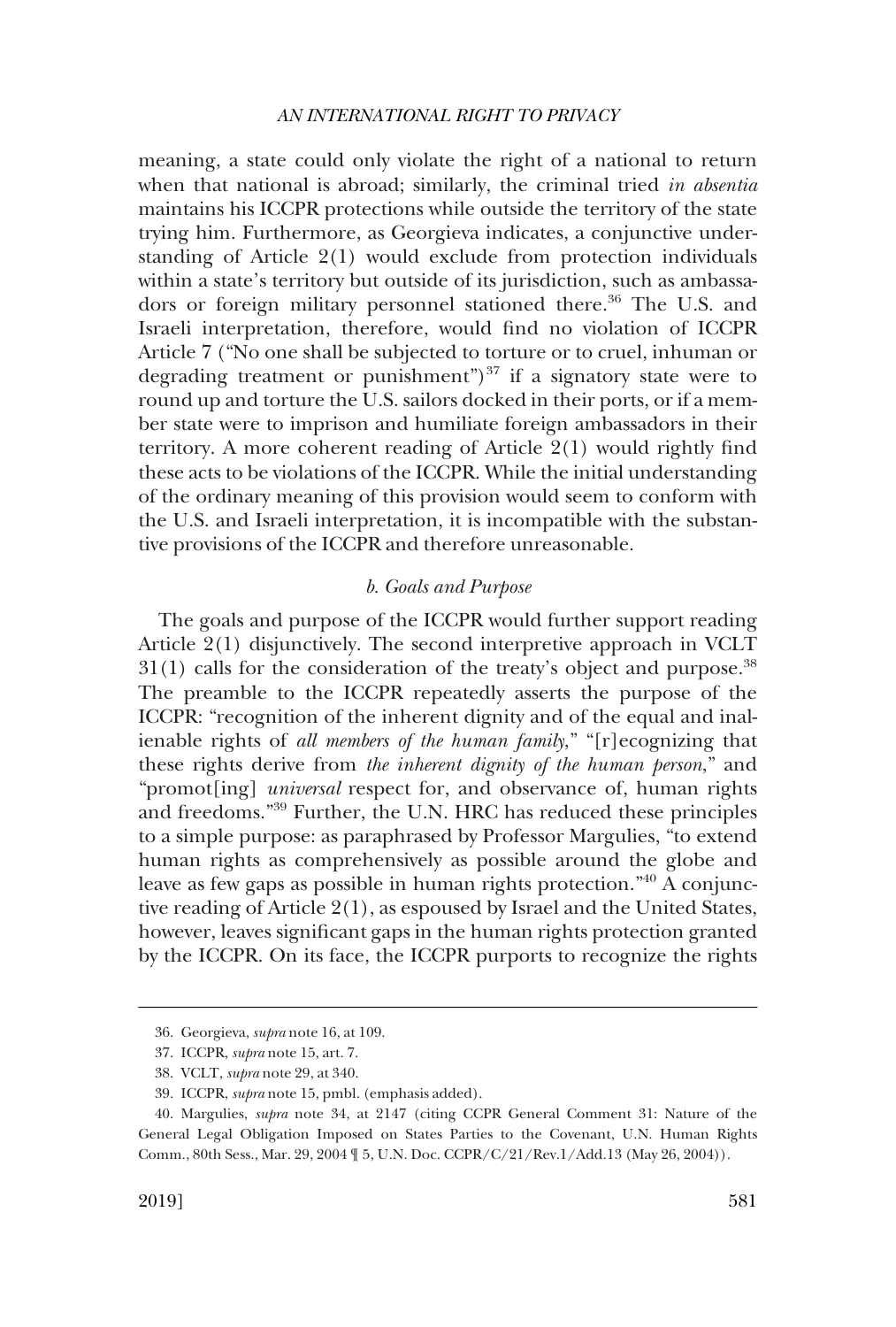<span id="page-9-0"></span>therein granted as extending from the very humanity of the benefactors of those rights, every human. Indeed, the ICCPR frames human rights as universal, emanating from "the inherent dignity" of all people, whether occupied or occupying, citizen or alien, at home or abroad.<sup>41</sup> It would seem, therefore, that the object and purpose of the ICCPR weigh strongly in favor of finding it applicable extraterritorially to a state's own actions.

# *c. Intent of the Drafting Parties*

Lastly, the intent of the drafting parties similarly weighs in favor of finding the ICCPR to apply extraterritorially. When an interpretation "[l]eads to a result which is manifestly absurd or unreasonable," VCLT Article 32 provides for the intention of the drafting parties, as evidenced in "the preparatory work of a treaty and the circumstances of its conclusion" to provide additional clarification.<sup>42</sup> According to the drafting history of ICCPR Article 2, the addition of the word "territory" was originally intended to avoid imposing an affirmative commitment to ensure the human rights of civilians in the then-U.S.-occupied territories of Germany, Austria, and Japan.<sup>43</sup> The United States wanted to avoid the massive undertaking of introducing human rights in populations where "commitment to democratic institutions was nascent and highly uncertain."<sup>44</sup> There was also concern that enacting new legislation on behalf of these occupied territories, even in furtherance of the local population's rights, would violate the law of occupation, which requires an occupying force to respect the laws in place at the time of occupation.45 However, as conceded by Eleanor Roosevelt, the chief U.S. delegate to the U.N. during the drafting of the ICCPR, it was never the intention of the United States to avoid liability for its own affirmative action, but rather only to avoid liability for the failure to "ensure" as required by Article 2.46 Roosevelt specifically recognized the applicability of the ICCPR to U.S. military personnel stationed abroad, acknowledging the extraterritorial applicability of the treaty at least as pertained to U.S. action abroad that might infringe on the rights guaranteed by the ICCPR, if not to the failure to act in ensuring these

<sup>41.</sup> ICCPR, *supra* note 15, at pmbl.

<sup>42.</sup> VCLT, *supra* note 29, at 340.

<sup>43.</sup> Margulies, *supra* note 34, at 2144-45.

<sup>44.</sup> *Id*.

<sup>45.</sup> *Id*. The implications of the law of occupation for this analysis are further discussed *infra*  Section III.

<sup>46.</sup> *Id*.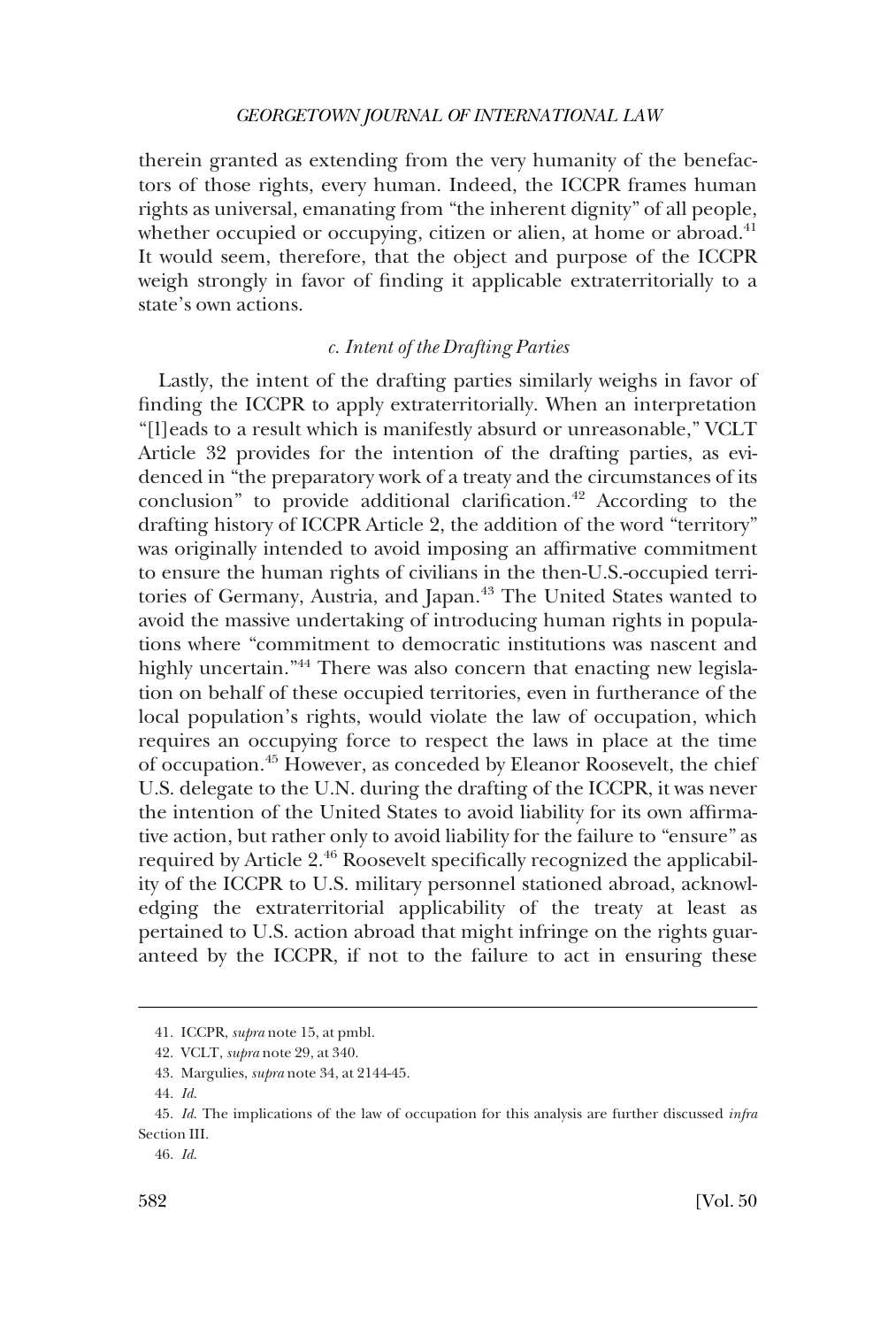rights.47 This history weighs in strong favor of holding Israel accountable under the ICCPR for its activity in the OPT.

The ICJ, in considering its advisory opinion on the "security fence" constructed by Israel in *The Wall Case*, agreed with that sentiment. In that case, the ICJ found that:

The *travaux préparatoires* of the Covenant confirm the [U.N.] Human Rights] Committee's interpretation of Article 2 of that instrument. These show that, in adopting the wording chosen, the drafters of the Covenant did not intend to allow States to escape from their obligations when they exercise jurisdiction outside their national territory. They only intended to prevent persons residing abroad from asserting, vis-à-vis their State of origin, rights that do not fall within the competence of that State, but of that of the State of residence.<sup>48</sup>

Specifically, the annotations on the draft of the ICCPR make very clear that the insertion of the phrase "within its territory" was in order to protect states from being held responsible for protecting "the rights of persons subject to its jurisdiction when they were outside its territory."49 With that in mind, the intent of the drafters appears at least to support, if not require, a disjunctive reading. There is nothing in the record, however, to indicate that the insertion of "within its territory" was meant to restrict a state's responsibility only to its domestic actions. The intent of the drafters, therefore, would seem to prefer the HRC's interpretation of Article 2(1) over the position taken by the United States and Israel.

Interestingly, the Israeli Supreme Court, sitting as the High Court of Justice (HCJ), has repeatedly assumed, without formally deciding, that the ICCPR applies to the OPT, both before and after the ICJ *Wall Case*. 50 While the HCJ has analyzed questions of rights violations in the OPT in the framework of the ICCPR, it has quite intentionally fallen short of affirming the ICCPR's applicability. Whether or not this juridical punt is grounded in political considerations or pressures, this

<sup>47.</sup> *Id*.

<sup>48.</sup> Legal Consequences on the Construction of a Wall in the Occupied Palestinian Territory, Advisory Opinion, 2004 I.C.J. Rep. 136, 179 (July 9).

<sup>49.</sup> U.N. GAOR, 10th Sess., Agenda Item 28 (Part II) at 17, U.N. Doc. A/2929 (July 1, 1955).

*See* HCJ 7957/04 Mara'abe v. The Prime Minister of Israel ¶ 27 (2005) (Isr.), [https://](https://supremedecisions.court.gov.il/Home/Download?path=EnglishVerdicts\04\570\079\A14&fileName=04079570_A14.txt&type=4)  50. [supremedecisions.court.gov.il/Home/Download?path=EnglishVerdicts\04\570\079\A14&fileName=](https://supremedecisions.court.gov.il/Home/Download?path=EnglishVerdicts\04\570\079\A14&fileName=04079570_A14.txt&type=4)  [04079570\\_A14.txt&type=4;](https://supremedecisions.court.gov.il/Home/Download?path=EnglishVerdicts\04\570\079\A14&fileName=04079570_A14.txt&type=4) HCJ 13/86 Shahin v. The Commander of IDF Forces in the Judea and Samaria Area, 41(1) P.D. 197, 210-11 (1988) (Isr.).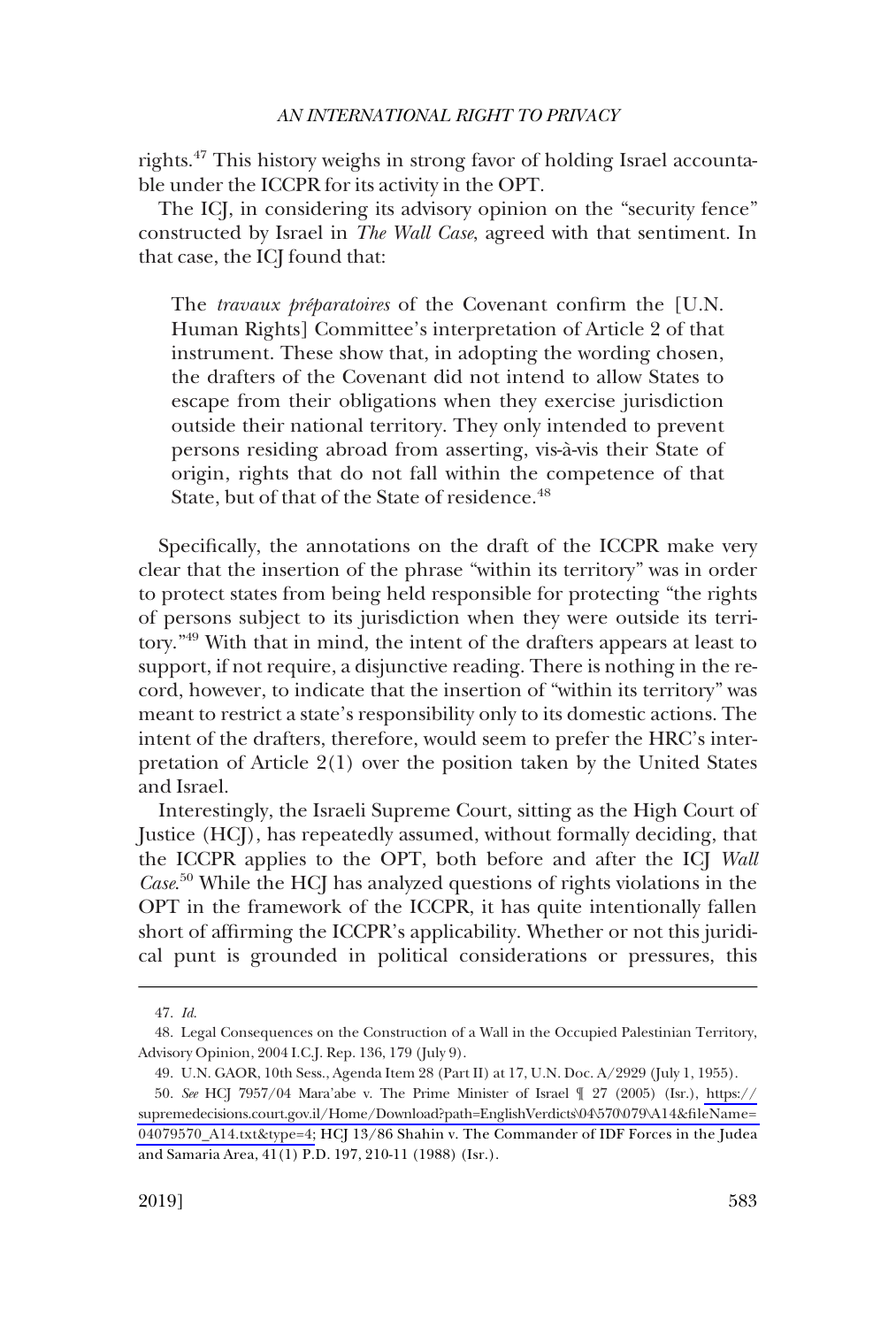<span id="page-11-0"></span>continued avoidance is propagating the ongoing violation of Palestinian rights. The HCJ must affirmatively hold the ICCPR applicable in the OPT, in line with its previous rulings under that logic and the international jurisprudence to that end.

As discussed above, the interpretation of Article 2(1) espoused by the United States and Israel is untenable under the VCLT rules for treaty interpretation. While the ordinary meaning of Article 2(1) might allow for this narrow interpretation, applying this understanding of the provision to the remainder of the ICCPR raises significant problems. The object of the ICCPR, to ensure the basic human rights of all people, would be materially abridged by applying this interpretation, and what is known of the drafters of the ICCPR tends to indicate that their intent was otherwise. The stance held by the United States and Israel on this issue has been rejected by the HRC, the ICJ, and extensive academic commentary.51 The ICJ has explicitly found that "... the International Covenant on Civil and Political Rights is applicable in respect of acts done by a State in the exercise of its jurisdiction outside its own territory,"<sup>52</sup> and the Israeli HCJ has tacitly agreed.<sup>53</sup> The ICCPR must be understood to restrict a state's action, whether within its borders or beyond them.

# B. *ICCPR Article 17 and the Right to Privacy*

The claim that intelligence activities fall under the purview of the ICCPR is relatively new.54 In the past decade, however, the ICCPR has become a commonly cited source of the right to privacy.<sup>55</sup> Notably, in 2014, the HRC issued a report on the right to privacy in the digital age in response to the U.N. General Assembly's request in Resolution 68/ 167.56 But even well before that, in 1988, the HRC clarified the extent to which the right to privacy is guaranteed by Article 17 in its General Comment No. 16.57 Most recently, in 2016, the U.N. General Assembly adopted a revised right to privacy in the digital age, explicitly and directly framing mass and indiscriminate surveillance practices as

<sup>51.</sup> *See, e.g*., Milanovic, *supra* note 18, at 105-06.

<sup>52.</sup> The Wall Case, 2004 I.C.J. Rep. ¶ 180.

<sup>53.</sup> *See* HCJ 7957/04 *Mara'abe* ¶ 27; HCJ 13/86 *Shahin* at 210-11.

<sup>54.</sup> *See* Deeks, *supra* note 11, at 639 n.132.

<sup>55.</sup> *See id*. at 639-40.

<sup>56.</sup> U.N. High Comm'r for Human Rights, *The Right to Privacy in the Digital Age*, U.N. Doc. A/ HRC/27/37 (June 30, 2014).

<sup>57.</sup> Human Rights Comm. (32nd session), General Comment No. 16: Article 17 (Right to Privacy) (April 8, 1988) [hereinafter General Comment No. 16].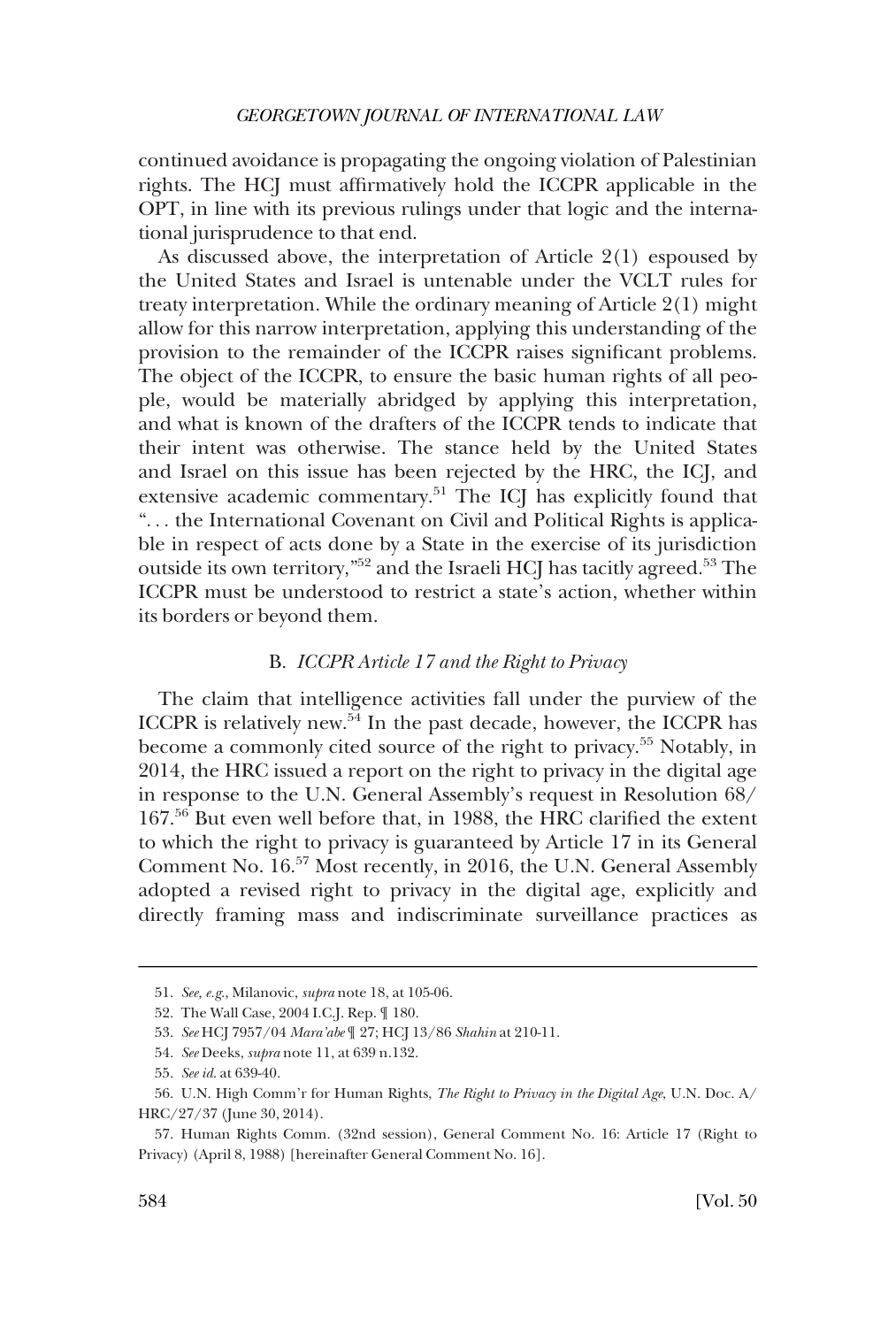<span id="page-12-0"></span>violations of ICCPR Article 17 and the Universal Declaration of Human Rights (UDHR) Article 12.58 These sources, and the academic commentary surrounding them, show that the practices alleged by the Unit 8200 refuseniks are in violation of ICCPR Article 17.

ICCPR Article 17 grants a right to privacy that the alleged Israeli surveillance practices in the West Bank and Gaza violate. Article 17 provides that "[n]o one shall be subjected to arbitrary or unlawful interference with his privacy, family, home or correspondence."<sup>59</sup> On the face of this provision, in order to be considered a violation of Article 17, a state's actions must be shown to be: (1) an interference with privacy, (2) that is either arbitrary or unlawful, and (3) not covered by the Article 4 national security exception. This section will discuss the contours of that privacy right, its limitations in the national security context in conjunction with ICCPR Article 4, and its applicability to electronic surveillance practices such as those alleged by the Unit 8200 refuseniks. As the privacy interferences alleged against Israeli intelligence specifically claim that collection targets are selected despite a complete lack of military or terrorist involvement, these practices would violate the prohibition of "arbitrary or unlawful interference" and would not fall under the ICCPR's national security exception.

# 1. Interference with Privacy

For Article 17 privacy rights to be implicated, a state's action must first be shown to qualify as an "interference with privacy." However, since the ICCPR and General Comment No. 16 were drafted well before the internet age, they do not explicitly envisage the kinds of privacy interferences that are most intrusive and prevalent today.<sup>60</sup> Indeed, the allegations made by the Unit 8200 refuseniks are of a nature and type quite similar to other allegations of mass surveillance of late; and while these practices are not explicitly covered by the definitions of General Comment No. 16, the jurisprudence of the HRC and academic commentary indicate that they should be considered infringements on the Article 17 privacy right.

<sup>58.</sup> G.A. Res. 71/199, U.N. Doc. A/C.3/71/L.39/Rev.1, at 2 (Nov. 16, 2016).

<sup>59.</sup> ICCPR, *supra* note 15, art. 17.

<sup>60.</sup> *See, e.g*., AMERICAN CIVIL LIBERTIES UNION, PRIVACY RIGHTS IN THE DIGITAL AGE: A PROPOSAL FOR A NEW GENERAL COMMENT ON THE RIGHT TO PRIVACY UNDER ARTICLE 17 OF THE INTERNATIONAL COVENANT ON CIVIL AND POLITICAL RIGHTS 9-10 (2014) [hereinafter ACLU PROPOSAL].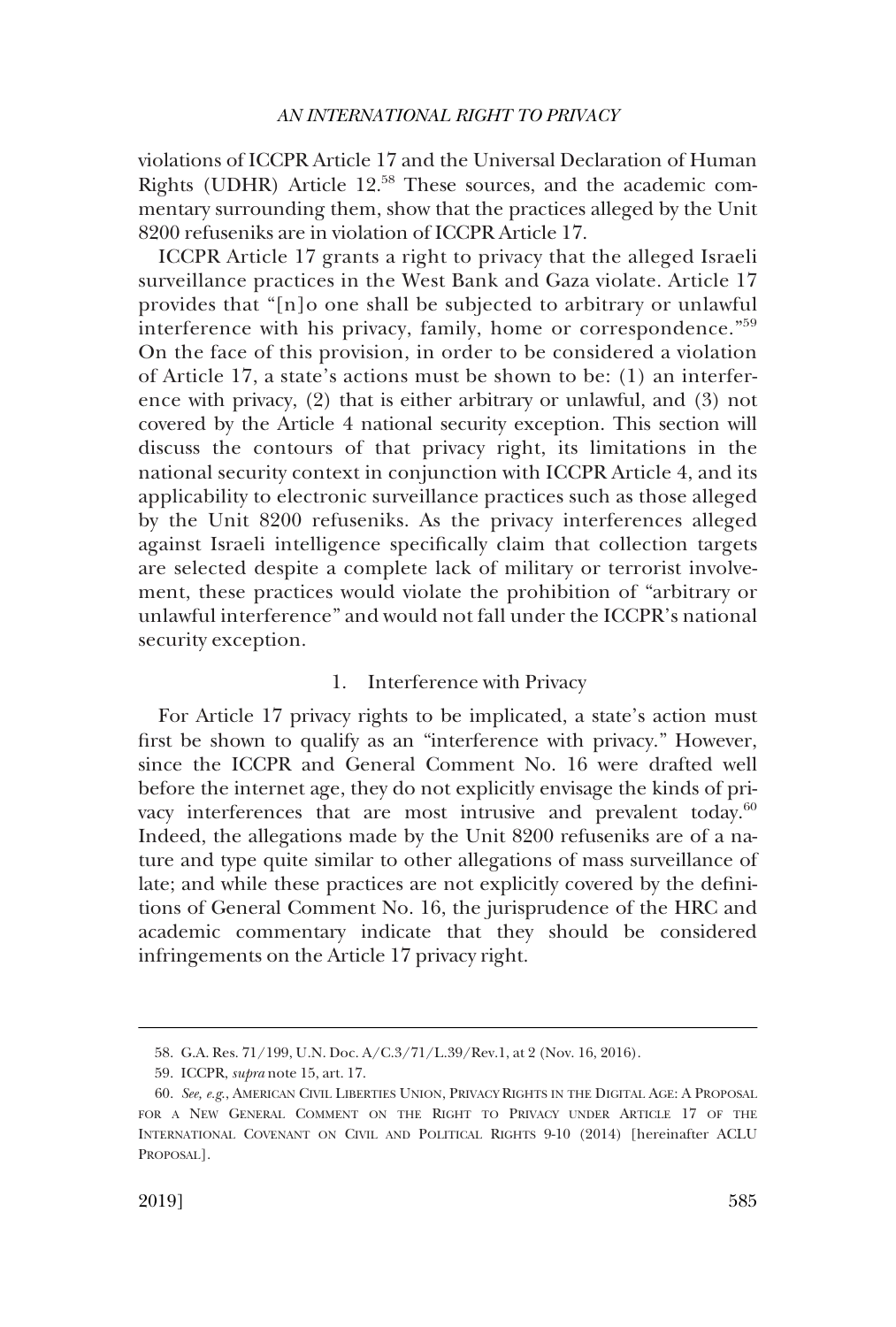<span id="page-13-0"></span>The HRC has relied on a broad definition of "interference" in the context of Article 17, but a precise definition has yet to be laid out.<sup>61</sup> In *Toonen v. Australia*, for example, the HRC found an interference with privacy in the mere continued existence of legislation criminalizing sexual contact between men, despite never having been enforced.62 The ECtHR, in analyzing the ECHR Article 8 (analogous to ICCPR Article 17), has found explicitly that electronic intelligence surveillance constitutes an impermissible interference.<sup>63</sup> If, as in *Toonen*, the technical criminalization of a private act, absent any prosecution or tangible intrusion on an individual's private life, can be found to be an impermissible "interference" under Article 17, then surely the actual intrusion into an individual's personal communications and private life as purportedly committed by Israeli intelligence would, *a fortiori*, constitute an "interference" as well. ICCPR Article 17 should be, as ECHR Article 8 has been, interpreted to find an interference with privacy when a state conducts electronic surveillance.

# 2. "Unlawful" Interference

ICCPR Article 17 prohibits two forms of interference with privacy: "unlawful" interference and "arbitrary" interference.<sup>64</sup> As defined by General Comment No. 16, "unlawful" does not mean simply in conflict with existing law, but rather that "no interference can take place except in cases envisaged by the law."65 Absent affirmative authorization by a state's legislation, which in turn must comport with the ICCPR, interference with an individual's right to privacy is therefore prohibited.<sup>66</sup> Additionally, as illustrated by HRC practice and comparable application of the ECHR, the domestic law authorizing such interference must be both reasonably foreseeable to the person concerned as well as precise and clearly defined.67

<sup>61.</sup> *Id*. at 19.

<sup>62.</sup> Toonen v. Australia, Communication No. 488/1992, U.N. Doc. CCPR/C/50/D/488/1992, ¶ 8.2 (1994); *see also* ACLU PROPOSAL, *supra* note 61, at 19.

*See, e.g*., Weber v. Germany, App. No. 54934/00, Decision as to Admissibility, Eur. Ct. H.R., 63. ¶ 78 (2006), <http://hudoc.echr.coe.int/eng?i=001-76586>("[T]he secret monitoring of communications . . . amounts in itself to an interference with the exercise of the applicants' rights under Article 8[.]").

<sup>64.</sup> ICCPR, *supra* note 15, art 17.

<sup>65.</sup> General Comment No. 16, *supra* note 58, ¶ 3.

<sup>66.</sup> *Id. See also* ACLU PROPOSAL, *supra* note 61, at 21.

<sup>67.</sup> ACLU PROPOSAL, *supra* note 61, at 21. *See also* General Comment No. 16, *supra* note 58, ¶ 3.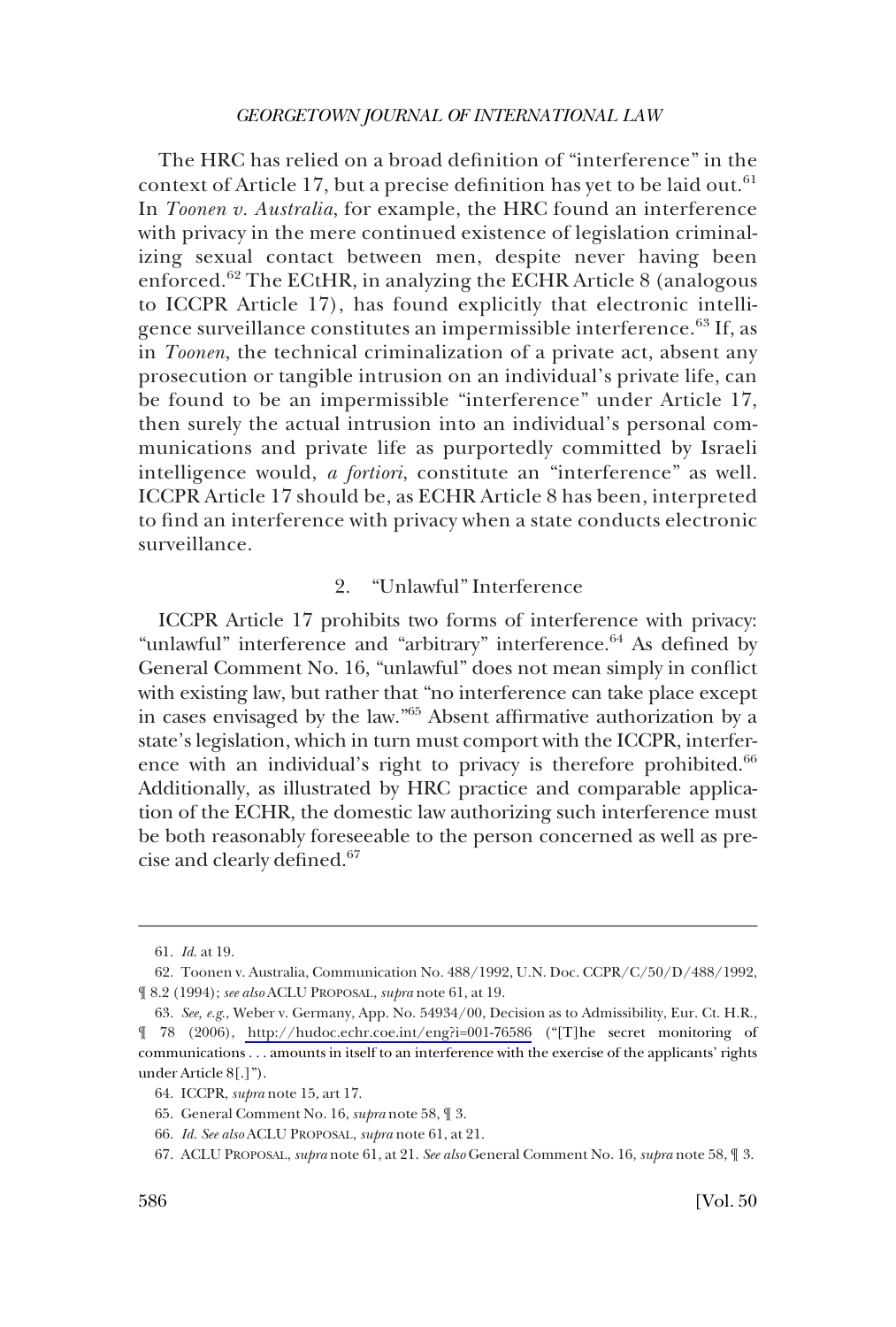<span id="page-14-0"></span>Regardless of any Israeli legislation which might be argued to authorize such collection practice, $68$  and whether it is sufficiently precise and specific, the practices alleged by the refuseniks fail the foreseeability requirement on their face. The ECtHR has laid out the requirements of such a lawfulness test: "the standard of 'lawfulness' set by the Convention . . . requires that all law be sufficiently precise to allow the person—if need be, with appropriate advice—to foresee, to a degree that is reasonable in the circumstances, the consequences which a given action may entail."69 In *Weber*, the ECtHR further clarified and required six specific criteria to be met by the enacting legislation, which the court most recently applied when finding the U.K.'s bulk surveillance scheme to be an impermissible violation of Article 8 rights.<sup>70</sup> While the ECtHR has continued to contend that a mass surveillance scheme is not a per se violation of ECHR Article 8, it has repeatedly insisted that such schemes are permissible *only* with justifying legislation that meets the criteria set forth in *Weber*. 71 Under this standard, members of armed terrorist groups, or opposing military factions, could likely foresee that their actions in belonging and participating in those activities might give rise to state action. But as the refuseniks stated in their allegations, a "significant portion of the unit's Palestinian objectives are innocent people unconnected to any military activity."72 Civilians without military or terrorist involvement do not (and should not) expect this type of intrusion. That these collection targets had no reasonable expectation to foresee the invasion of their privacy by Israeli intelligence, and the complete absence of specific justifying legislation, is sufficient to show the unlawfulness of the practice.

### 3. "Arbitrary" Interference

Not only are these collection practices "unlawful" under Article 17, they also constitute "arbitrary interferences." General Comment No. 16 expresses the HRC's stance that "'arbitrary interference' can also

<sup>68.</sup> *See generally* Wiretapping Law, 5777–2017, SH No. 2653, pp. 1060-62 (Isr.); Privacy Protection Law, 5760–2000, SH No. 1735, p. 160 (Isr.); Basic Law: Human Dignity and Liberty, 5752–1992, SH No. 1391, p. 150 (Isr.). While a thorough analysis of these laws is beyond the scope of this Note, the author notes that these laws all recognize a right to privacy in *Israeli citizens*; they are not, however, applicable to Palestinian residents of the occupied territories under Israeli law. 69. Jecius v. Lithuania, App. No. 34578/97, Eur. Ct. H.R. ¶ 56 (2000).

*See* Big Brother Watch v. United Kingdom, App. No. 58170/13, Judgment, Eur. Ct. H. R. 70. (2018) (pending review by the Grand Chamber), [http://hudoc.echr.coe.int/eng?i=001-186048.](http://hudoc.echr.coe.int/eng?i=001-186048)

<sup>71.</sup> *Id*. ¶ 307; *Weber*, App. No. 54934/00, ¶ 95.

<sup>72.</sup> Beaumont, *Intelligence Veterans*, *supra* note 5 (internal quotations omitted).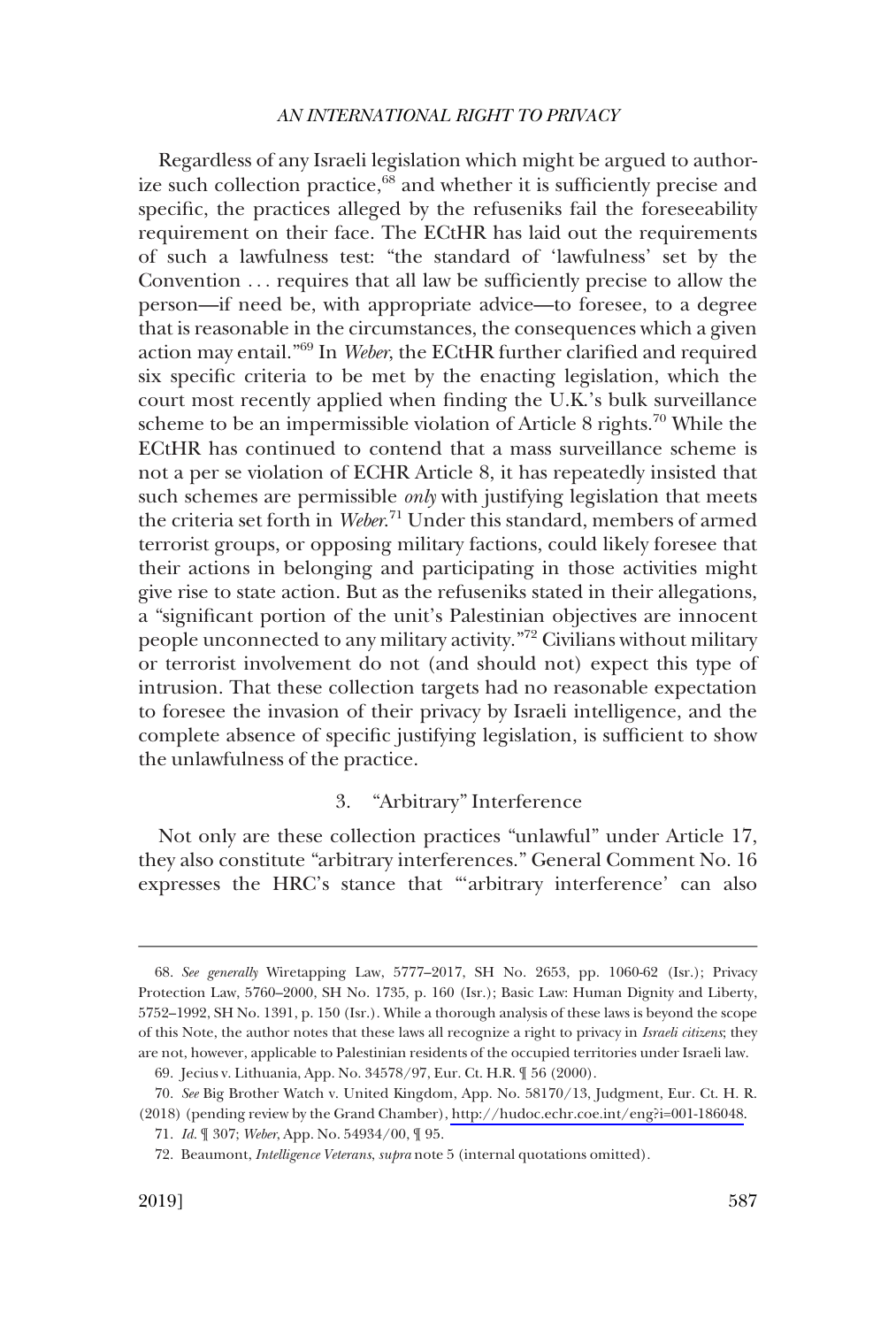<span id="page-15-0"></span>extend to interference provided for under the law."73 Even if Israeli legislation provided for such surveillance practices, the application of such legislation should be permissible only insofar as it comports with the "aims and objectives of the Covenant and should be, in any event, reasonable in the particular circumstances."74 The HRC has interpreted this reasonableness requirement to include an aspect of proportionality to the end sought by the infringing state.<sup>75</sup>

Intelligence surveillance of civilians who are not participating in hostilities, as the refuseniks describe, is neither reasonable nor proportional and should therefore be deemed arbitrary, in violation of Article 17. HRC jurisprudence has found that unwarranted and unrestricted wiretaps run awry of Article 17,<sup>76</sup> and the ECtHR has similarly found that legislation regarding electronic surveillance, as well as other invasions of privacy, must provide adequate safeguards against arbitrariness by being sufficiently circumscribed and subject to limitation.<sup>77</sup> The surveillance practices giving rise to the refuseniks' protest meet none of these requirements; low-level personnel approving wiretaps on civilians would certainly fail any assessment of reasonableness, and the lack of military or terrorist involvement makes a proportionality finding impossible. The practices described seemingly lack any safeguards and are not circumscribed in any manner. The practices alleged against Unit 8200 are therefore arbitrary under Article 17.

Given that the alleged Israeli interference with Palestinians' privacy is both arbitrary and unlawful, as discussed above, it is presumptively impermissible under the ICCPR unless excused under the national security exception in Article 4.

### C. *ICCPR Article 4: The National Security Exception*

Under ICCPR Article 4, States Parties to the ICCPR may be excused from their obligations "[i]n time of public emergency which threatens the life of the nation and the existence of which is officially

<sup>73.</sup> General Comment No. 16, *supra* note 58, ¶ 4.

<sup>74.</sup> *Id*.

<sup>75.</sup> *See* Toonen v. Australia, Communication No. 488/1992, U.N. Doc. CCPR/C/50/D/488/ 1992, ¶ 8.2 (1994).

<sup>76.</sup> *See* U.N. Human Rights Comm., Consideration of Reports Submitted by States Parties under Article 40 of the Covenant, Concluding Observations, Russia, ¶ 20 U.N. Doc. CCPR/CO/ 79/RUS (2003); U.N. Human Rights Comm., Consideration of Reports Submitted by States Parties under Article 40 of the Covenant, Concluding Observations, Jamaica,  $\parallel$  20 U.N. Doc. CCPR/C/79/Add.83 (1997).

<sup>77.</sup> *See* Zakharov v. Russia, App. No. 47143/06, Eur. Ct. H.R. (Dec. 4, 2015).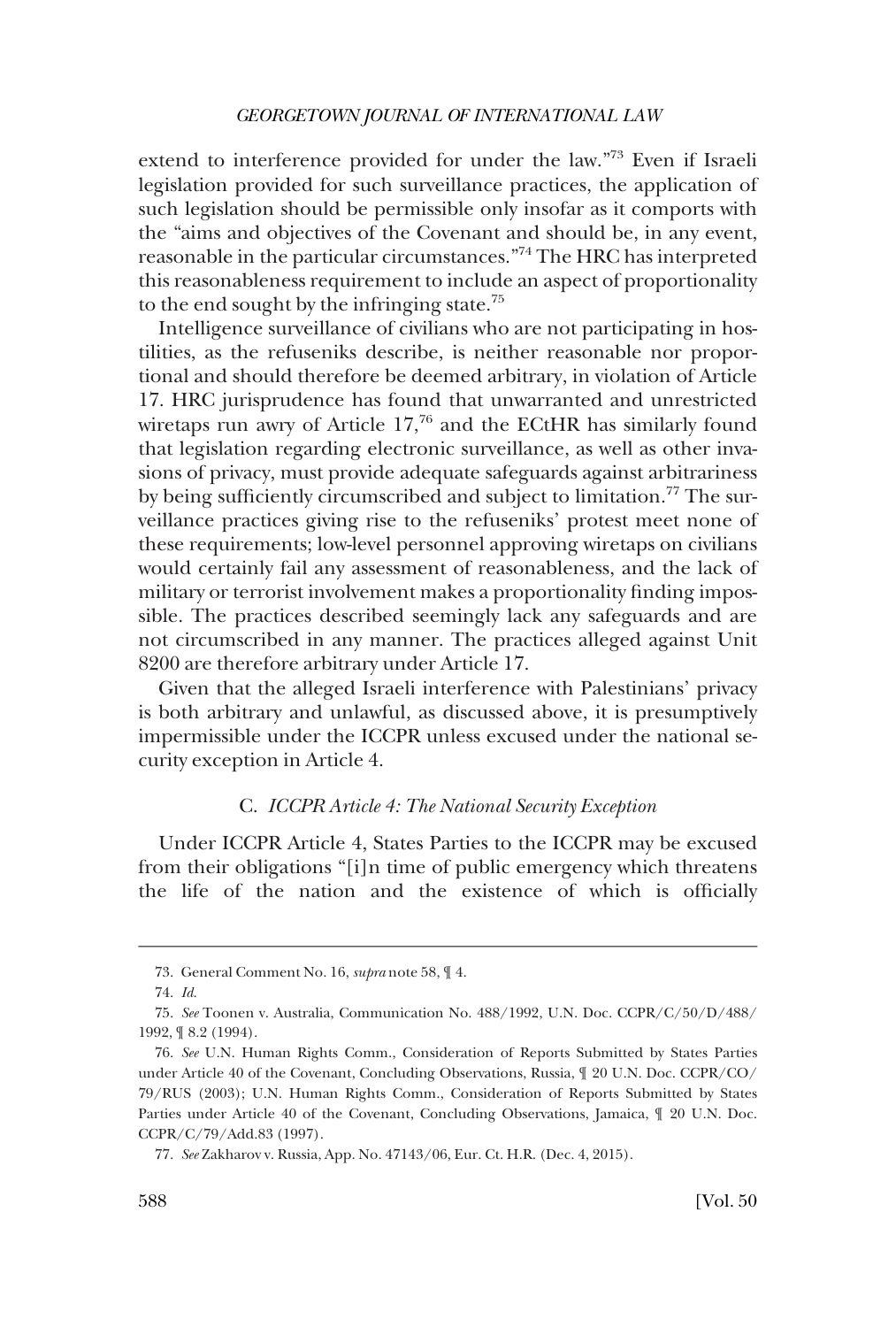proclaimed."78 It is worth noting that Israel has been in a declared state of public emergency since its founding.79 This Note will not address the validity of that state of emergency, but rather will focus on the qualification provided by Article 4 to that excuse: derogations from the ICCPR can only be taken "to the extent strictly required by the exigencies of the situation."80 Article 4 goes on to disallow any measures that involve "discrimination solely on the ground of race, color, sex, language, religion or social origin."81 Unit 8200's purported collection practices fail to meet these two qualifications, as discussed below; therefore, the Article 4 exception is not triggered, and the violation of Article 17 remains.

The practices described by the refuseniks amount, in colloquial terms, to a "fishing expedition." Collection targets being identified and approved by the lowest ranks of the unit, specifically prioritizing private information without military implications, cannot possibly be "strictly required" under Article 4.<sup>82</sup> The ICJ, in its Advisory Opinion on Nuclear Weapons, quite clearly established the applicability of the ICCPR in a national emergency: "[T]he protection of the International Covenant on Civil and Political Rights does not cease in times of war, except by operation of Article 4 of the Covenant whereby certain provisions may be derogated from in a time of national emergency.<sup>883</sup> Assuming, *arguendo*, the viability of the declared state of public emergency in Israel, these practices would remain violations. While intelligence collection and the infringement of privacy in certain cases may well be protected under Article 4, even by its own terms, permissible infringement is limited to what is "strictly required."84 As Israel maintains numerous other sources of defense and, presumably, many other collection targets, at least some of which are more closely tailored to the threats it faces, these specific interferences with the privacy rights of Palestinians not involved in hostilities are not strictly required. Article 4 cannot be invoked as a carte blanche to justify all intrusive state action; rather, it quite explicitly restricts itself to permitting state action under

<sup>78.</sup> ICCPR, *supra* note 15, art. 4.

<sup>79.</sup> The state of emergency, declared seven days after the establishment of the State of Israel, is of contested legitimacy and often cited as a tool of discrimination against Palestinian residents of the OPT. *See* Yoav Mehozay, *The Fluid Jurisprudence of Israel's Emergency Powers: Legal Patchwork as a Governing Norm*, 46 L. SOC. REV. 137, 137 (2012); *see also* ICCPR, *supra* note 15, art. 4(1).

<sup>80.</sup> ICCPR, *supra* note 15, art 4.

<sup>81.</sup> *Id*.

<sup>82.</sup> *See id*.

<sup>83.</sup> Legality of the Threat or Use of Nuclear Weapons, Advisory Opinion, 1996 I.C.J. 226, 240 (July 8).

<sup>84.</sup> *See* ICCPR*, supra* note 15, art. 4.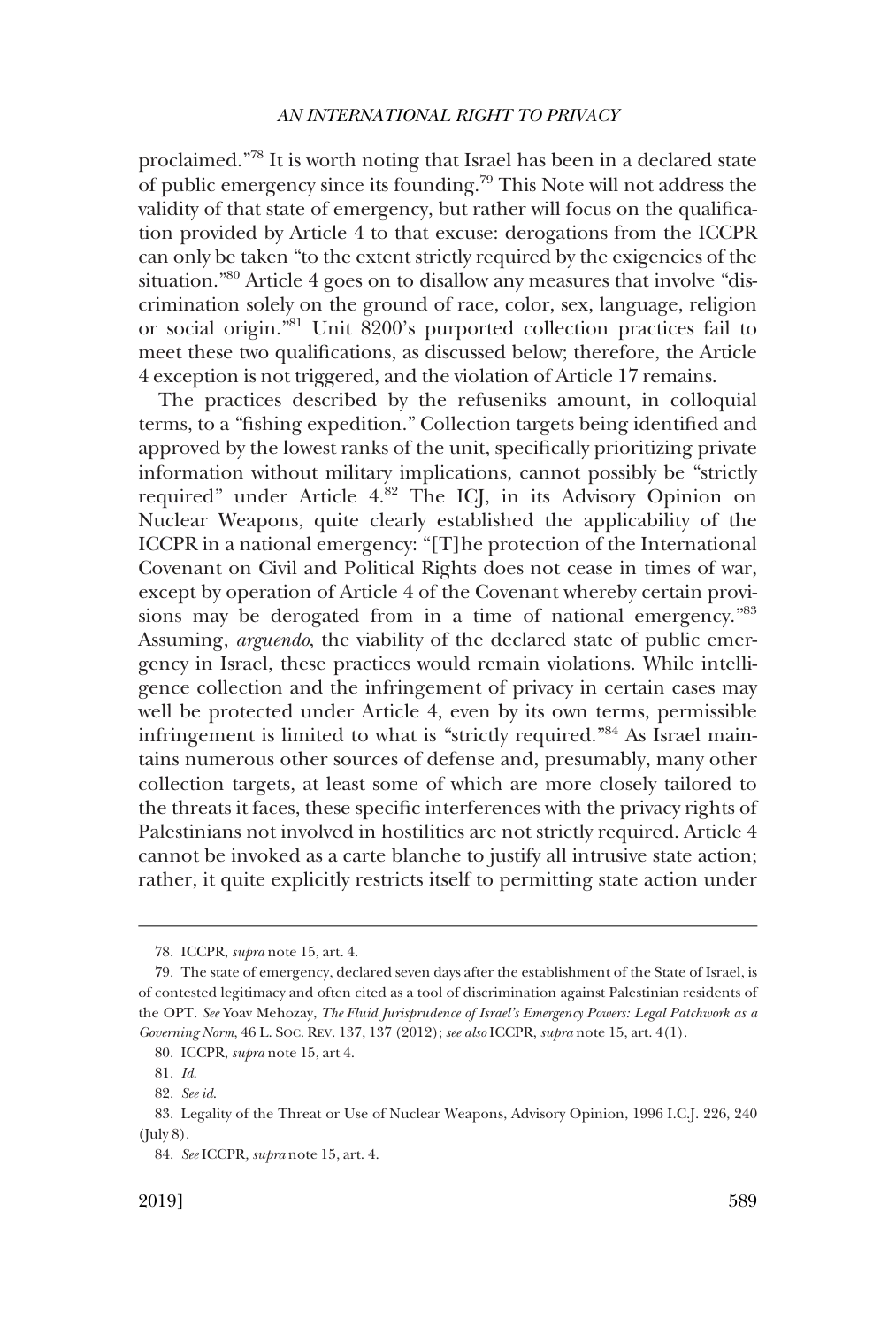<span id="page-17-0"></span>a theory of necessity. The facts presented by the refuseniks do not comport with this requirement.

Furthermore, targeting Palestinian residents of the OPT not engaged in hostilities would likely fall under the prohibited discrimination "solely on the ground of race . . . or social origin."85 These civilians are being targeted by Unit 8200 simply because they are Palestinians residing in the OPT, without any cause to believe that they are involved in military or terrorist activity. $86$  This activity would surely qualify as discrimination on the basis of either race or social origin, and is therefore prohibited even under the Article 4 exception for national security.

As discussed above, the ICCPR should be found to apply extraterritorially at least insofar as it restricts Israeli action in the OPT. The practices described by the refuseniks' letter violate Article 17, as they are both unlawful and arbitrary. Since they are not strictly required for the supposed exigencies of Israel's state of emergency, these practices are not subject to an Article 4 exception; they are also likely to qualify as discrimination on the ground of race and/or social origin. In order to conform with the ICCPR, to which it is a signatory, Israel must cease these practices and regulate its intelligence community to ensure Palestinians the right to privacy to which they are entitled.

### III. INTERNATIONAL HUMANITARIAN LAW: IMPLICATIONS OF THE OCCUPATION

A common response from the Israeli government to criticisms of supposed violations of international law is that the situation in which Israel finds itself as regards the OPT is *sui generis*. 87 Applying international human rights law or IHL to Israeli action in the OPT is inherently distinct from the majority of the cases in which those bodies of law are cited, precisely because of the continued occupation of these territories.88 This Section will briefly survey the legal framework through which this occupation should be viewed and discuss the implications of that framework on the enforcement of the ICCPR as discussed above.

"Belligerent occupation," or "military occupation," is generally characterized by "first, a formal system of external control by a force whose presence is not sanctioned by international agreement; and second, a

<sup>85.</sup> *Id*.

<sup>86.</sup> Beaumont, *Intelligence Veterans*, *supra* note 5.

<sup>87.</sup> *See, e.g*., Adam Roberts, *Prolonged Military Occupation: The Israeli-Occupied Territories Since 1967*, 84 AM. J. INT'L L. 44, 72 (1990) (citing Office of the Legal Adviser, *Memorandum (Sept. 12, 1984), in* A. ROBERTS ET AL., ACADEMIC FREEDOM UNDER ISRAELI MILITARY OCCUPATION 80-81 (1984)).

<sup>88.</sup> *See generally id*.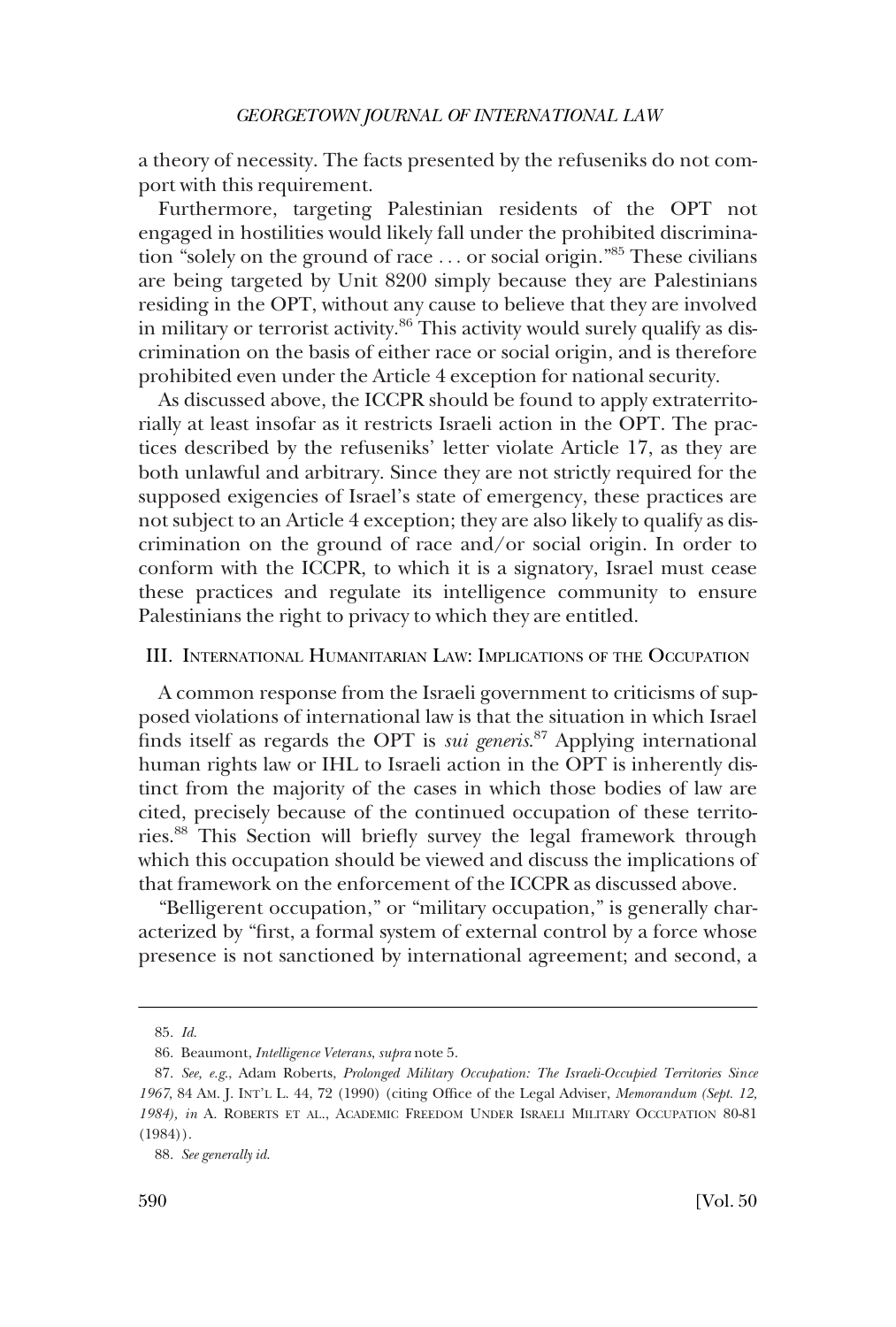<span id="page-18-0"></span>conflict of nationality and interest between the inhabitants, on the one hand, and those exercising power over them, on the other."89 This quite aptly describes the Israeli occupation of the OPT, and the term is broadly used in that context.<sup>90</sup> Belligerent occupation is subject to several bodies of international law, including the Hague Regulations, Geneva Convention IV, and CIL.<sup>91</sup> These sources will be discussed in turn as they relate to these Israeli intelligence practices.

### A. *The Hague Regulations and Customary International Law*

The Hague Regulations require Israel to recognize a privacy right in Palestinians, which the practices alleged by the refuseniks would violate. Article 43 of the Hague Regulations lays out perhaps the most fundamental tenet of the law of occupation:

The authority of the legitimate power having in fact passed into the hands of the occupant, the latter shall take all the measures in his power to restore, and ensure, as far as possible, public order and safety,<sup>92</sup> while respecting, unless absolutely prevented, the laws in force in the country.<sup>93</sup>

This basic rule of occupation has been consistently upheld by international tribunals and the ICJ.94 While Israel is not a signatory to the Hague Regulations, it has conceded before the ICJ,<sup>95</sup> and the Israeli

92. While not particularly germane to the analysis here, the author notes that the authoritative French version of the text refers to "l'ordre et la vie publics," which would be more aptly translated as "public order and civil life." *See, e.g*., BENVENISTI, *supra* note 91, at 68 n.1; Edmund Schwenk, *Legislative Power of the Military Occupant Under Article 43, Hague Regulations*, 54 YALE L. J. 393, 393 n.1 (1945). The semi-official English language version of the text will be used here, as the distinction is immaterial to the analysis.

93. Hague Convention (IV) Respecting the Laws and Customs of War on Land and its Annex: Regulations Respecting the Laws and Customs of War on Land, art. 43, Oct. 18, 1907, 36 Stat. 2277 [hereinafter Hague Regulations].

94. *See* DINSTEIN, *supra* note 91, at 5 (surveying the International Military Tribunals of Nuremberg and Tokyo, as well as the ICJ opinions on The Wall Case and the Congo).

95. *See* Legal Consequences on the Construction of a Wall in the Occupied Palestinian Territory, Advisory Opinion, 2004 I.C.J. Rep. 136, ¶ 172 (July 9).

<sup>89.</sup> *Id*. at 44.

<sup>90.</sup> *See generally id*.; EYAL BENVENISTI, THE INTERNATIONAL LAW OF OCCUPATION (2d ed., 2012); YORAM DINSTEIN, THE INTERNATIONAL LAW OF BELLIGERENT OCCUPATION  $(2009)$ .

<sup>91.</sup> *See* DINSTEIN, *supra* note 91, at 4-8. While the Additional Protocol Relating to the Protection of Victims of International Armed Conflicts (Protocol I) is also an applicable source of law for belligerent occupation, it is not included in the analysis here as its applicability to the Israeli occupation is questionable and does not add much in the way of relevant protections for this case.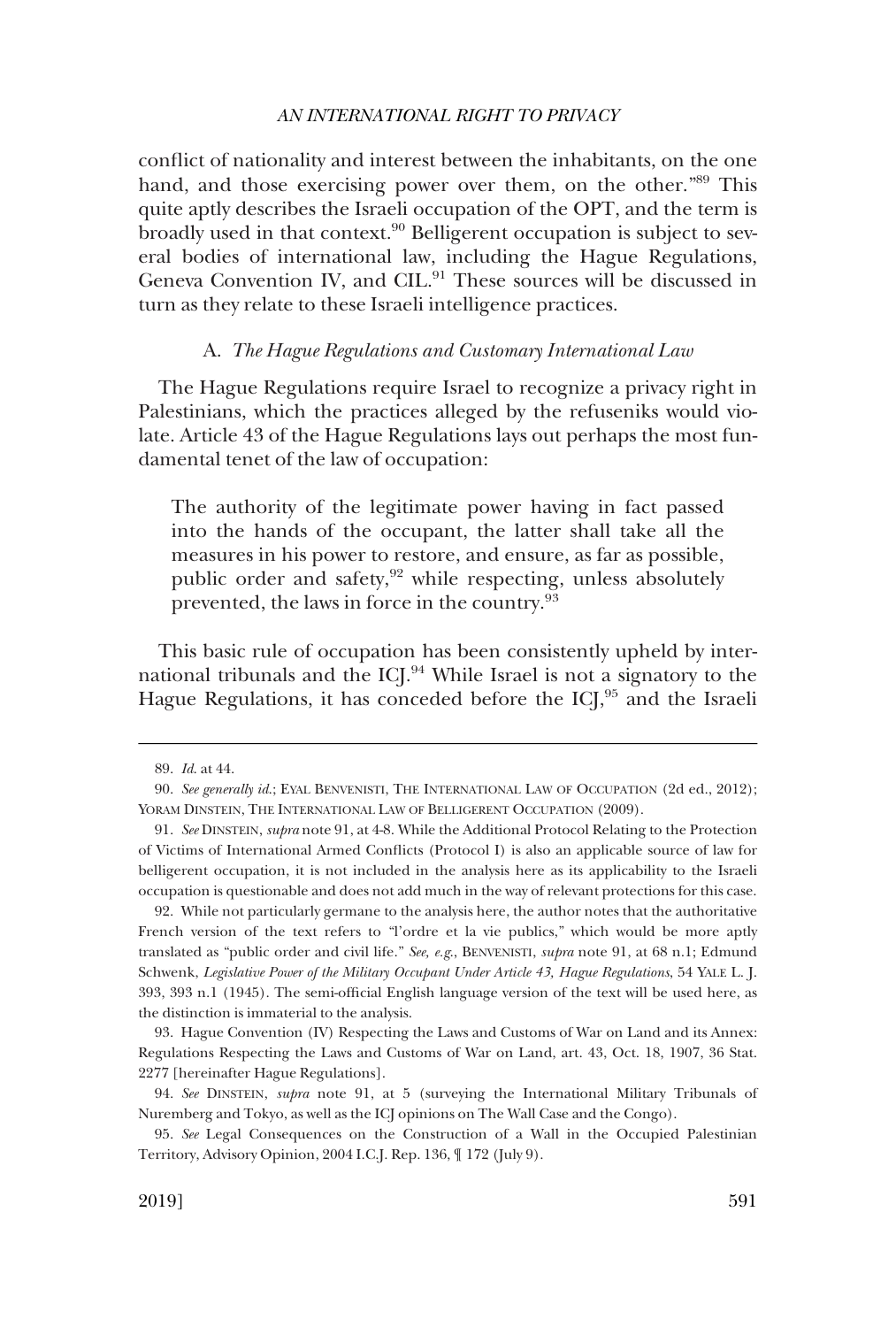<span id="page-19-0"></span>HCJ as expressly affirmed,<sup>96</sup> that they are binding CIL. Indeed, the Israeli government relies on the applicability of the Hague Regulations to engage in some of its most contested activities in the OPT, including the punitive demolition of the homes of Palestinians who have engaged in hostilities against the state. $97$  The HCJ has also consistently applied the Hague Regulations when assessing IDF activity in the West Bank and Gaza.98 Since Article 43 requires the occupant to respect the laws in force at the time of occupation, however, the question arises as to which laws were in force in the OPT at the time of occupation. The following sections address the West Bank and Gaza in turn, and the corresponding constitutional rights under Jordanian and Egyptian law in 1967, respectively.

#### 1. West Bank: Jordanian Law of 1967

The applicability and validity of Jordanian law in the West Bank has been recognized by Israel since its occupation began on June 7, 1967.<sup>99</sup> Upon declaring authority over the West Bank, the Military Commander of the IDF for that region, in Military Proclamation No. 2, affirmed Israel's obligation as the occupant to maintain Jordanian law insofar as it did not pose a threat to Israel's security and did not prevent the application of the Hague Regulations.100 Consequently, this section addresses the privacy protections in Jordanian law as of 1967.

The Jordanian Constitution in effect at that time, enacted in 1952, includes a right to privacy.101 Article 18 of that instrument provides that "[a]ll postal, telegraphic and telephonic communications shall be treated as secret, and as such shall not be subjected to censorship or

<sup>96.</sup> *See* HCJ 606/78, Ayub v. Minister of Def. 33(2) PD 113, 120 (1979) (Isr.).

<sup>97.</sup> *See* Michael T. Samuel, *Punitive House Demolitions in the West Bank: The Hague Regulations, Geneva Convention IV, and a Jus Cogens Bypass*, 6 BERK. J. MIDDLE E. & ISLAMIC L. 1, 9-10 (2014).

<sup>98.</sup> DINSTEIN, *supra* note 91, at 91 (citing HCJ 393/82 Jama'it Askan v. Commander of the IDF in Judea and Samaria 37(4) PD 785, 792 (1983) (Isr.)).

<sup>99.</sup> The Israeli occupation of the West Bank and Gaza began as a result of the 1967 War, prior to which the West Bank had been annexed by Jordan without recognition from the international community, and Gaza was under Egyptian occupation. *See* Samuel, *supra* note 98, at 2, 7; *see also*  Sharon Weill, *The Judicial Arm of the Occupation: The Israeli Military Courts in the Occupied Territories*, 89 INT'L REV. RED CROSS 395, 401 (2007) (citing Military Proclamation No. 2 Concerning Regulation of Authority and the Judiciary (West Bank) (1967)).

<sup>100.</sup> Weill, *supra* note 100. Since approximately 1971, however, the Israeli government has exercised a broad interpretation of this necessity, making vast alterations to Jordanian law by way of the Military Commander in the West Bank. *See* RAJA SHEHADEH & JONATHAN KUTTAB, WEST BANK AND THE RULE OF LAW: A STUDY (1980).

<sup>101.</sup> THE CONSTITUTION OF THE HASHEMITE KINGDOM OF JORDAN, Jan. 1, 1952, art. 18.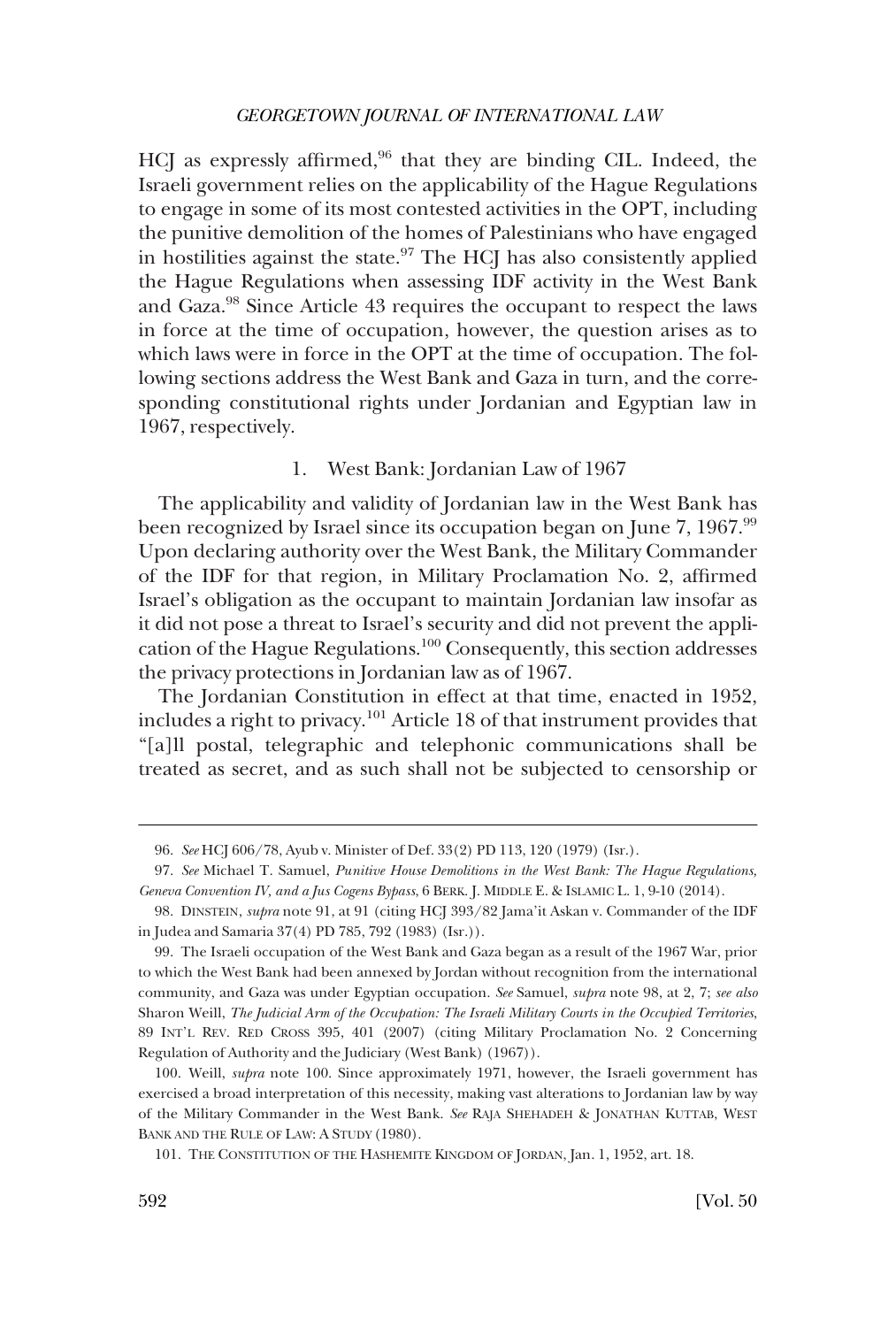<span id="page-20-0"></span>suspension except in the circumstances prescribed by law."102 While this limited privacy right may not be regularly honored by Jordanian authorities today, $103$  Article 43 of the Hague Regulations would hold Israel, as the belligerent occupant of the OPT, responsible for upholding it. Electronic intelligence surveillance as described by the refuseniks would certainly constitute a breach of the secrecy guaranteed by Article 18, and the qualification "except in the circumstances prescribed by law,"<sup>104</sup> would seemingly trigger analogous requirements of domestic legislation as did the ICCPR's "unlawful" analysis, shown to fail above.105 This constitutional right to privacy under Jordanian law in 1967, therefore, should be upheld by Israel under Article 43 of the Hague Regulations.

# 2. Gaza: Egyptian Law of 1967

As Gaza was under Egyptian control until the Israeli occupation, the Hague Regulations require Egyptian law to remain in force there.<sup>106</sup> Under Egyptian law as of 1967, a right to privacy was recognized in both the Constitution of 1956 and the Civil Code promulgated in 1949.107 Articles 41 and 42 of the 1956 Constitution recognize the inviolability of private residences and the "sanctity of correspondence" respectively, both of which permit intrusion only as provided by affirmative legislation.108 The Civil Code, in turn, provides for compensatory and injunctive relief for an individual whose "personality rights" have been violated;109 the right to privacy and the sanctity of private life were understood to be included in those personality rights.<sup>110</sup> The previous

107. *See* CONSTITUTION OF THE REPUBLIC OF EGYPT, Jan. 16, 1956, arts. 41-42; Civil Code art. 50 (1949) (Egypt).

<sup>102.</sup> *Id*. The constitution was amended in 1954, 1955, 1956, 1958, 1960 and 1965 without alteration to the cited article. *See* THE CONSTITUTION OF THE HASHEMITE KINGDOM OF JORDAN, *as amended* Apr. 1, 1965; *see also* Mohamed Mattar, *Article 43 of the Arab Charter on Human Rights: Reconciling National, Regional, and International Standards*, 26 HARV. HUM. RTS. J. 91, 117–18 (2013).

<sup>103.</sup> See, e.g., U.S. DEP'T OF STATE, BUREAU OF DEMOCRACY, HUMAN RIGHTS, AND LABOR: JORDAN (Mar. 6, 2007), <https://www.state.gov/j/drl/rls/hrrpt/2006/78855.htm>; EPIC, PRIVACY AND HUMAN RIGHTS REPORT, JORDAN (2006), [http://www.worldlii.org/int/journals/EPICPrivHR/](http://www.worldlii.org/int/journals/EPICPrivHR/2006/PHR2006-The-4.html#fnB3190) [2006/PHR2006-The-4.html#fnB3190.](http://www.worldlii.org/int/journals/EPICPrivHR/2006/PHR2006-The-4.html#fnB3190)

<sup>104.</sup> THE CONSTITUTION OF THE HASHEMITE KINGDOM OF JORDAN, *as amended* Apr. 1, 1965, art. 18.

<sup>105.</sup> *See supra*, Part II(B)(2).

<sup>106.</sup> *See* Hague Regulations, *supra* note 94, at art. 43.

<sup>108.</sup> Civil Code art. 50 (1949) (Egypt).

<sup>109.</sup> *Id*.

<sup>110.</sup> *See, e.g*., MARIAM M. EL-AWA, CONFIDENTIALITY IN ARBITRATION: THE CASE OF EGYPT 159-60 (2016). Al-Awa draws support from the preparatory works of the Civil Code, which reference a list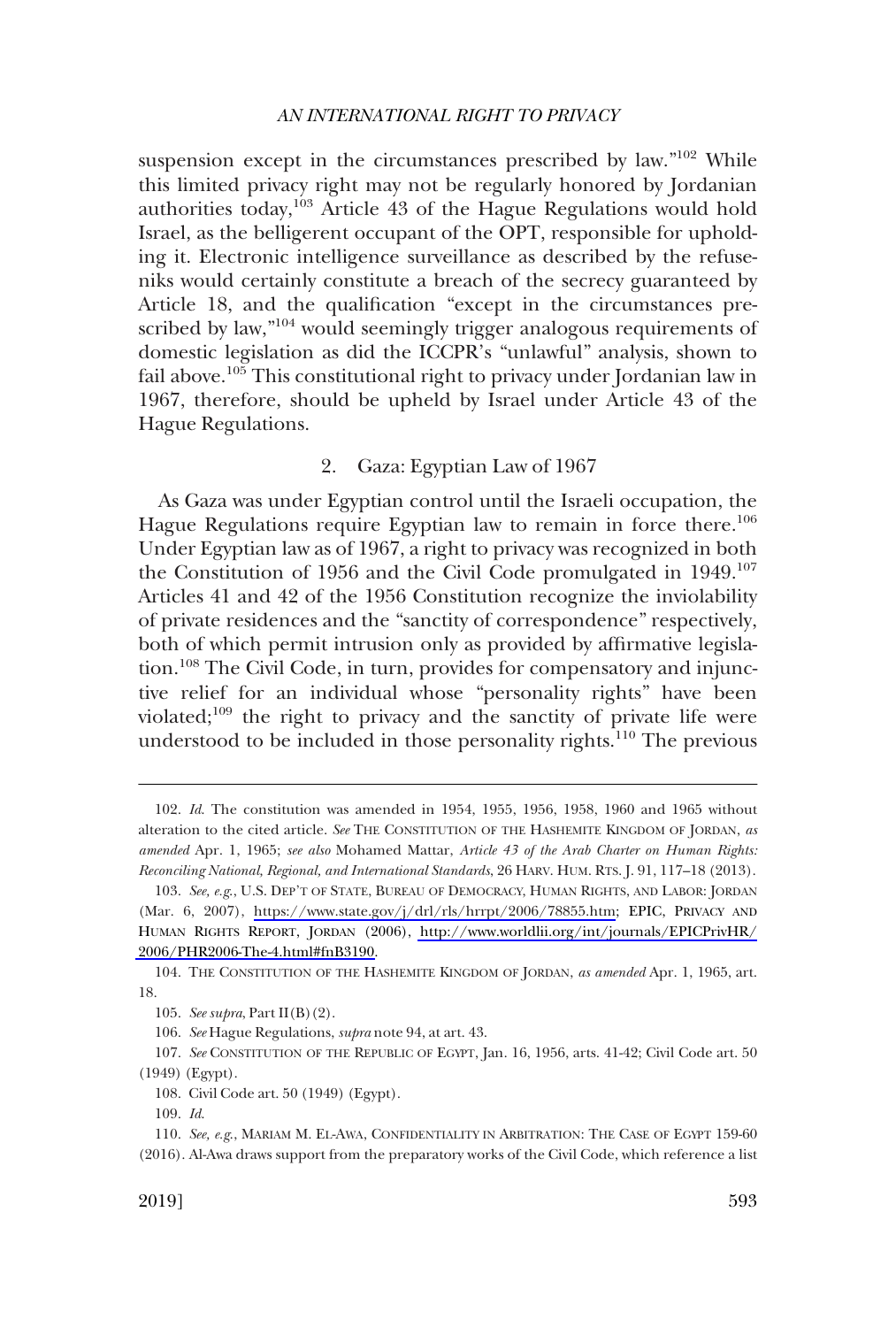<span id="page-21-0"></span>1930 Constitution included a similar provision recognizing the sanctity of one's domicile.111 While these Egyptian sources of law did not clearly envision the kind of electronic surveillance allegedly conducted by Unit 8200, they recognize and enshrine the individual's right to privacy in his home. The surveillance practices purportedly espoused by Unit 8200 would violate this right: they are not authorized by any affirmative legislation, they are not strictly necessary for the defense of Israel, and they do not otherwise impede the implementation of the Regulations. The Hague Regulations would therefore require Israel, as occupant, to cease them.

# 3. UDHR as Customary International Law

International custom, as defined by the ICJ Statute, is cemented when there is "evidence of a general practice accepted as law."<sup>112</sup> While both Jordan and Egypt signed and ratified the ICCPR, neither did so before the Israeli occupation began. Jordan became a signatory to the ICCPR only in 1972 and ratified it in 1975,<sup>113</sup> while Egypt signed it in August of 1967 (just two months after the beginning of the Israeli occupation of Gaza) and ratified it in 1982.<sup>114</sup> The UDHR, including its Article 12 (nearly identical in wording to ICCPR Article 17), however, constitutes CIL applicable to and binding upon all nations, and was so considered since before 1967.115 The ICJ has also referred to the UDHR as CIL, as early as 1962.<sup>116</sup>

of examples on personality rights which included "assault on the person's freedom . . . reputation or the sanctity of his domicile." *Id*.

<sup>111.</sup> *See* CONSTITUTION OF THE KINGDOM OF EGYPT, Oct. 22, 1930, art. 8.

<sup>112.</sup> *E.g*., Statute of the International Court of Justice art. 38(1)(b) (San Francisco, June 26, 1945), 59 Stat. 1055, T.S. No. 993, *entered into force* Oct. 24, 1945.

U.N. Human Rights Office of the High Comm'r, Ratification Status for Jordan, [http://](http://tbinternet.ohchr.org/_layouts/TreatyBodyExternal/Treaty.aspx?CountryID=88&Lang=EN) 113. [tbinternet.ohchr.org/\\_layouts/TreatyBodyExternal/Treaty.aspx?CountryID=88&Lang=EN](http://tbinternet.ohchr.org/_layouts/TreatyBodyExternal/Treaty.aspx?CountryID=88&Lang=EN) (last visited Dec. 28, 2017).

U.N. Human Rights Office of the High Comm'r, Ratification Status for Egypt, [http://](http://tbinternet.ohchr.org/_layouts/TreatyBodyExternal/Treaty.aspx?CountryID=54&Lang=EN) 114. [tbinternet.ohchr.org/\\_layouts/TreatyBodyExternal/Treaty.aspx?CountryID=54&Lang=EN](http://tbinternet.ohchr.org/_layouts/TreatyBodyExternal/Treaty.aspx?CountryID=54&Lang=EN) (last visited Dec. 28, 2017).

<sup>115.</sup> *See, e.g*., Montreal Statement of the [Nongovernmental] Assembly for Human Rights (1968), *reprinted in* 9 J. INT'L COMM'N JURISTS 94 (1968) (The UDHR "has over the years become part of customary international law."); Humphrey Waldock, *Human Rights in Contemporary International Law and the Significance of the European Convention*, 11 Supp. Pub. 1 INT'L & COMP. L.Q. 1, 15 (1965).

<sup>116.</sup> *See* South West Africa Cases, Preliminary Objections, Judgment 1962 I.C.J. 319, 323, (Dec. 1962) (finding the U.N. Charter and the UDHR to be "currently accepted international standards").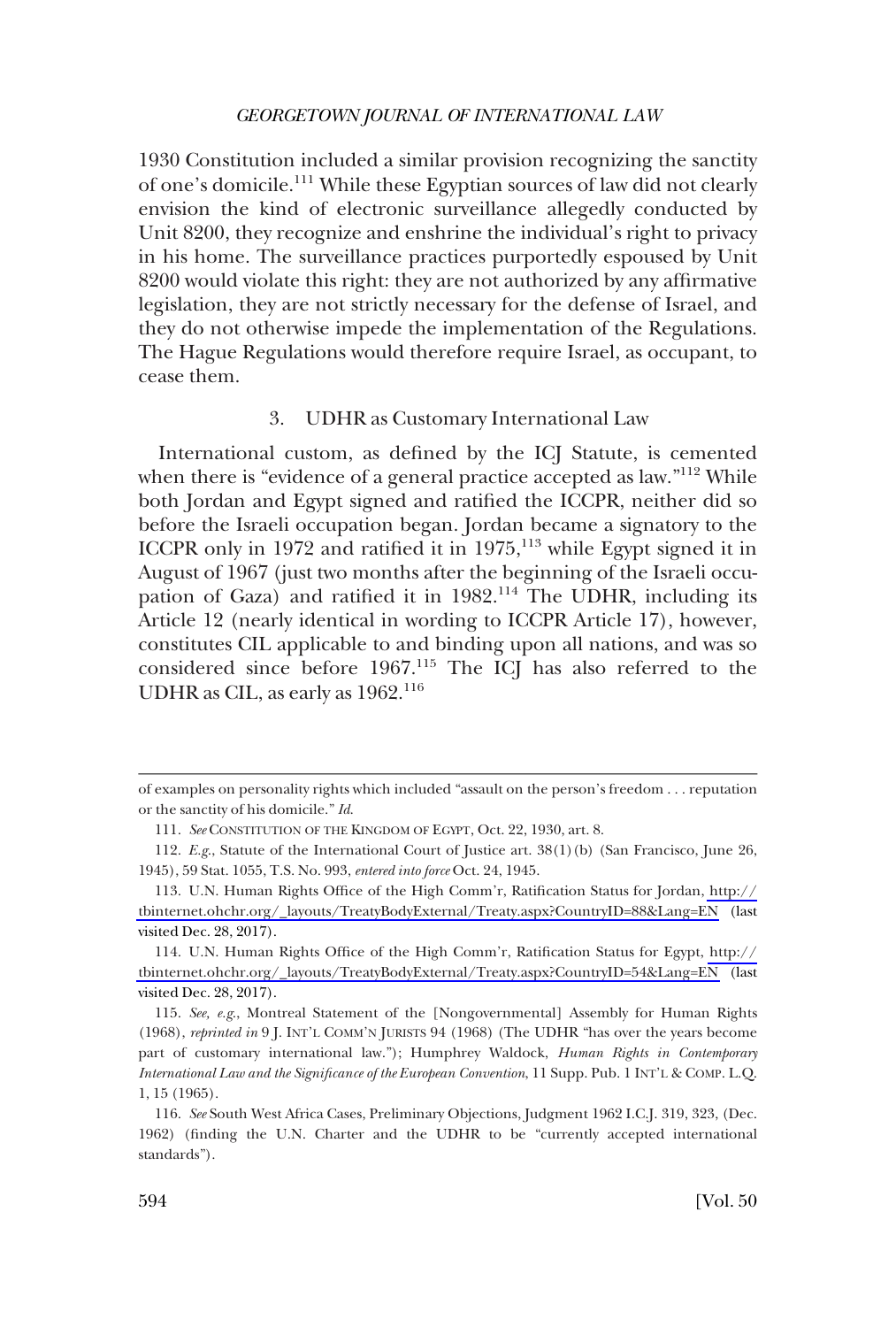<span id="page-22-0"></span>Accepting UDHR Article 12 as CIL,<sup>117</sup> the Unit 8200 privacy intrusions would violate Article 12 under the same reasoning as they do the analogous ICCPR Article 17 provision discussed above.<sup>118</sup> Under the Hague Regulations, Israel is responsible for enforcing and respecting the law of the land at the time of its occupation of the territories in 1967.119 The CIL at the time, coupled with Jordanian and Egyptian constitutional rights, indicate that at least a limited right to privacy should be recognized in the OPT and honored by Israel. The warrantless and unchecked intrusion upon this right, as claimed by the Unit 8200 refuseniks, would violate this right and therefore contradict the obligations of a belligerent occupant under the Hague Regulations.

# B. *Geneva Convention IV*

The Geneva Convention IV Relative to the Protection of Civilian Persons in Time of War, drafted in 1949, also addresses the legal obligations of a belligerent occupant.<sup>120</sup> Indeed, as Article 154 of Geneva Convention IV provides, the Convention is "supplementary" to the Hague Regulations, providing additional protection to the occupied civilian populace, and at times explicitly overrides the Hague Regulations.<sup>121</sup> In this instrument, for the first time, an international legal doctrine addressed the victims of armed conflict outside the strict context of warfare between sovereigns.<sup>122</sup> Most remarkably, the Convention has 166 States Parties, which in and of itself is nearly dispositive as to its being CIL.123 Israel ratified the Convention in 1951 and recognizes the its binding nature.124 More contentiously, however, the Israeli government has iterated an interpretation of the applicability of Article 2 of the

<sup>117. &</sup>quot;No one shall be subjected to arbitrary interference with his privacy, family, home or correspondence, nor to attacks upon his honor and reputation. Everyone has the right to the protection of the law against such interference or attacks." Universal Declaration of Human Rights, G. A. Res. 217 (III) A, U.N. Doc. A/RES/217(III), art. 12 (Dec. 10, 1948) [hereinafter UDHR].

<sup>118.</sup> *See supra*, Section II(A).

<sup>119.</sup> *See* Hague Regulations, *supra* note 94, art. 43.

<sup>120.</sup> Convention Relative to the Protection of Civilian Persons in Time of War art. 31, Aug. 12, 1949, 6 U.S.T. 3516, 75 U.N.T.S. 287 [hereinafter Geneva Convention IV].

<sup>121.</sup> *Id*. art. 154; DINSTEIN, *supra* note 91, at 6-7. *See also* ICRC, COMMENTARY, IV GENEVA CONVENTION 618 (O.M. Uhler & H. Coursier eds., 1958).

<sup>122.</sup> Sean Watts, *Reciprocity and the Law of War*, 50 HARV. INT'L L. J. 365, 407 (2009).

<sup>123.</sup> *See* Roberts, *supra* note 88, at 53 ("This remarkably high number is one of several factors that have strengthened arguments that the Conventions are, in whole or in substantial part, declaratory of customary international law."); *see also* Theodore Meron, *The Geneva Conventions as Customary Law*, 81 AM. J. INT'L L. 348 (1987).

<sup>124.</sup> DINSTEIN, *supra* note 91, at 20.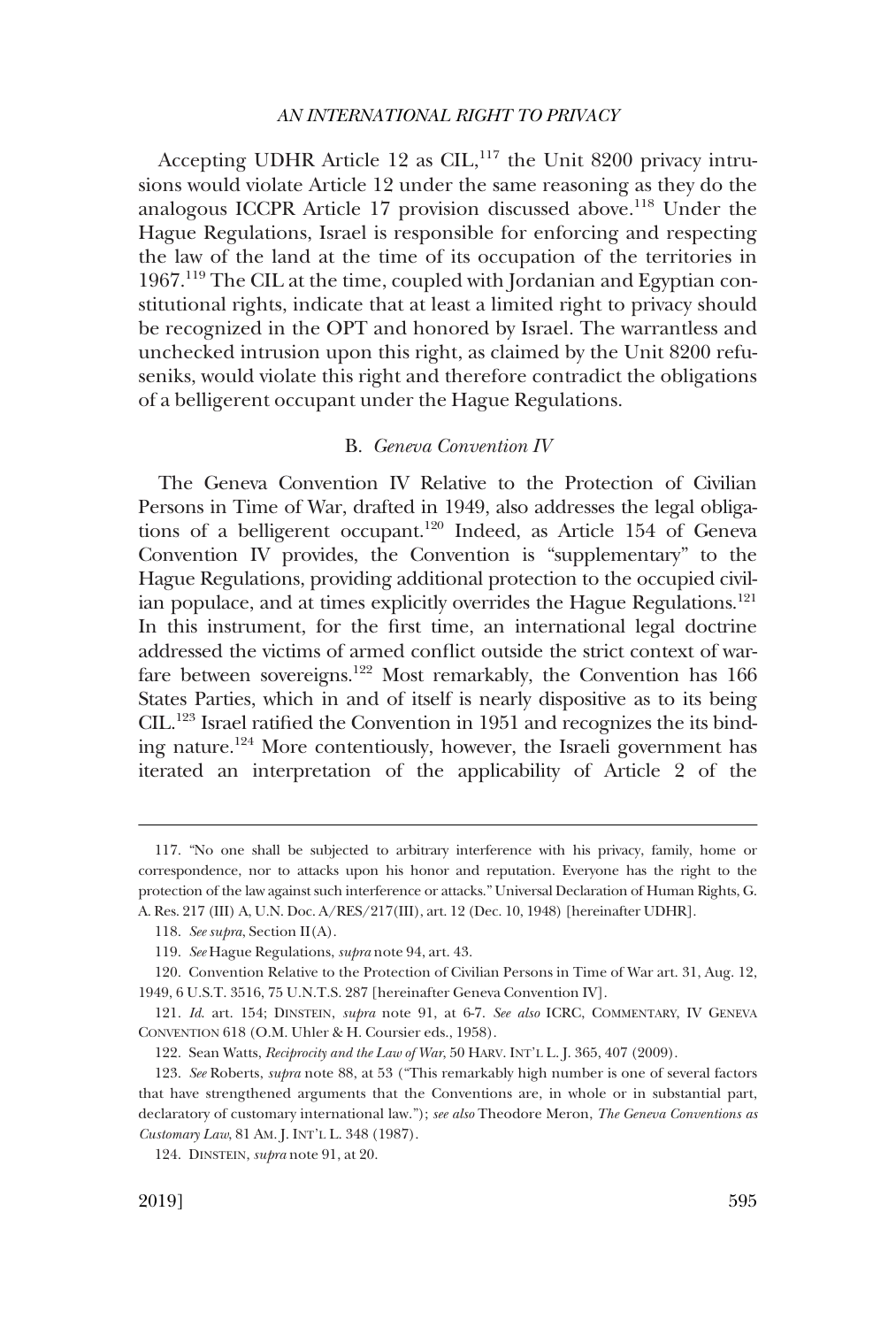Convention that excludes the OPT, citing the fact that these territories were not parts of Contracting States, but rather were under unrecognized occupations by Jordan and Egypt, respectively, and are therefore supposedly unprotected by the Convention.<sup>125</sup> This interpretation has been summarily rejected by the ICJ and most scholars.126

Technically, Geneva Convention IV may not constitute binding law by Israeli standards. Having inherited a dualist system from the British, Israel requires treaties to be incorporated in domestic law by specific legislation in order to be invoked in Israeli courts.<sup>127</sup> While no such legislation has been enacted, Israeli governmental entities have repeatedly given express consent for the HCJ to apply the Convention to their actions, and the HCJ references it more and more frequently, if only as dicta.<sup>128</sup> This concession, together with decades of precedent in the prolonged occupation, weighs toward viewing the Convention as both binding on Israel in the OPT and subject to HCJ judicial review.<sup>129</sup> In that vein, the intelligence surveillance practices charged by the Unit 8200 refuseniks can be subjected to the Geneva Convention IV regulations.

The Convention affirms the requirement of the Hague Regulations to maintain the laws in force at the time of occupation in Article 64.130 It allows, however, for three categories of legislative change, beyond the Hague Regulation stipulation of absolute necessity: (1) the repeal of laws that pose a security threat to the occupant, (2) the repeal of laws inconsistent with the Geneva Convention, and (3) the enactment of legislation geared towards the needs of the occupied civilian population.131 All of these permissive provisions, however, address only acts of affirmative, published legislation; it is not permissible for the occupant simply to disregard the law in effect in the occupied territories.<sup>132</sup> In

<sup>125.</sup> For a full discussion of the untenable Israeli position which has since been essentially rendered moot by government concession, at least in practice, see Roberts, *supra* note 88, at 62-66.

<sup>126.</sup> DINSTEIN, *supra* note 91, at 23-24. Notably, Attorney General Meir Shamgar (who was the IDF Advocate General in 1967 and went on to be President of the Supreme Court) announced in 1971 that the Israeli government would "act de facto in accordance with the humanitarian provisions of the Convention." *Id*. at 24. As Dinstein points out, this statement essentially commits the government to the entirety of the Geneva Convention, as its regulations make up a significant part of international humanitarian law. *Id*.

<sup>127.</sup> *Id*. at 28.

<sup>128.</sup> *Id*. at 29-30.

<sup>129.</sup> *Id*. at 30.

<sup>130.</sup> Geneva Convention IV, *supra* note 122, art. 64.

<sup>131.</sup> DINSTEIN, *supra* note 91, at 111.

<sup>132.</sup> *Id*.